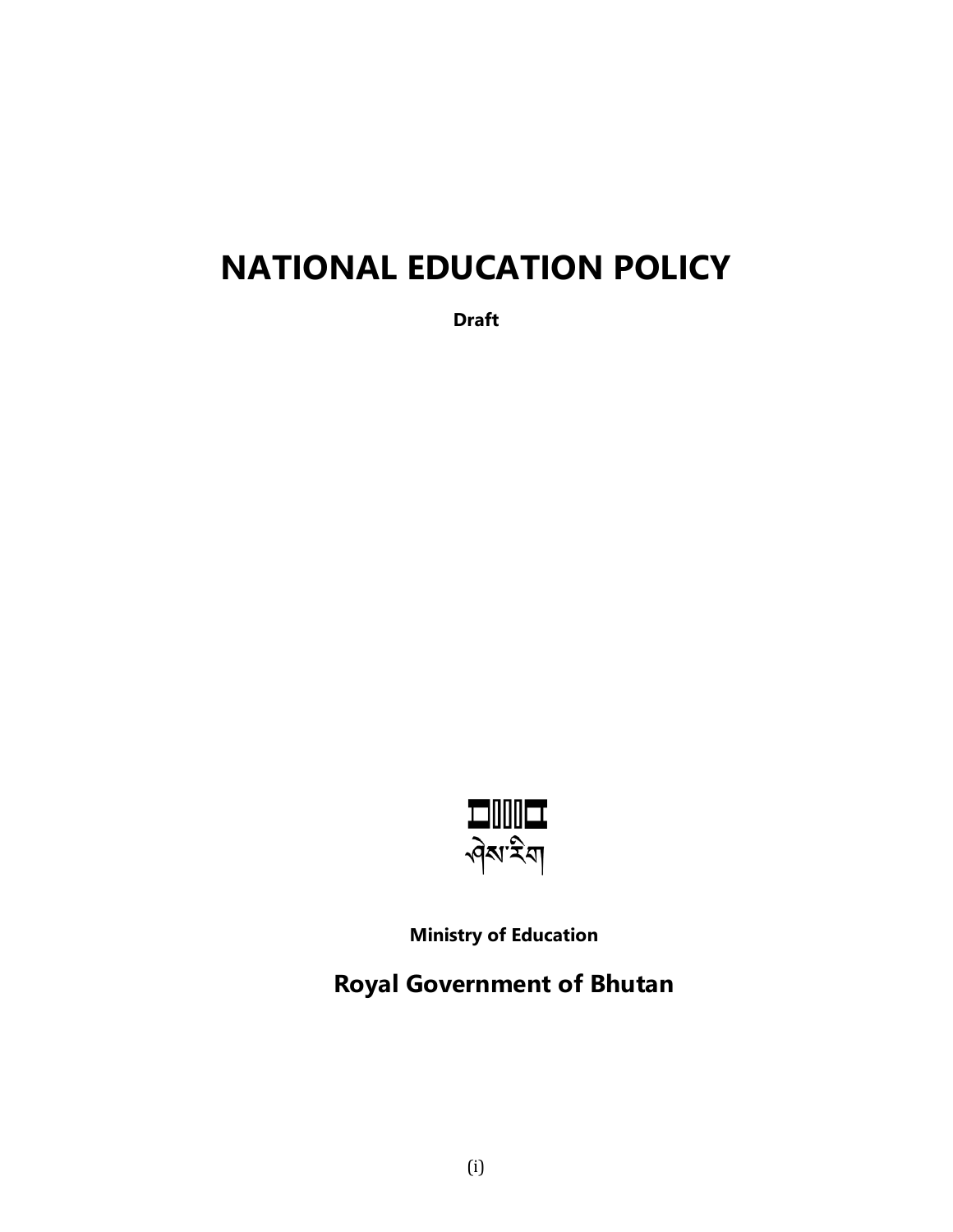# **CONTENTS**

| 9.1 |
|-----|
| 92  |
|     |
|     |
|     |
|     |
|     |
|     |
|     |
|     |
|     |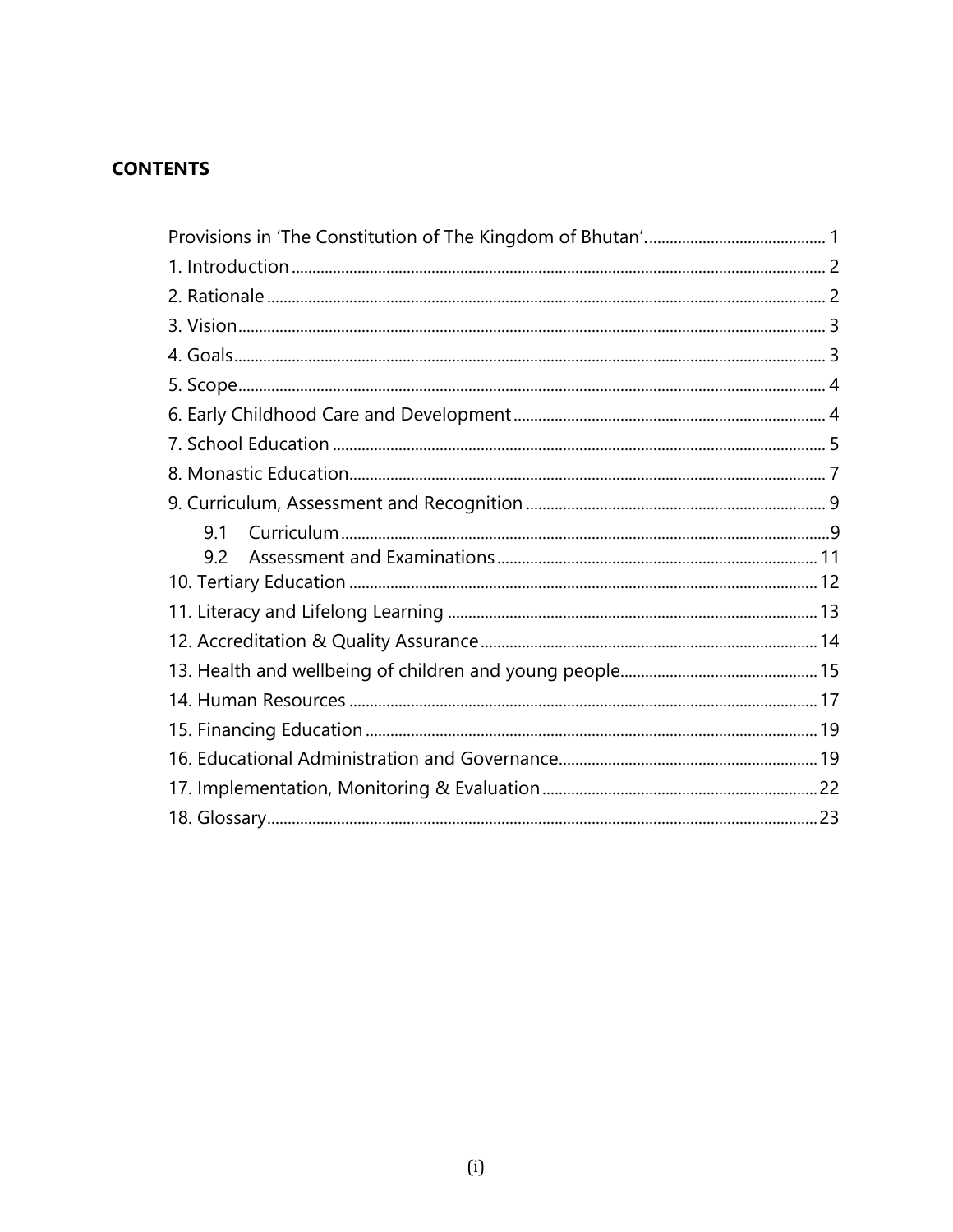# <span id="page-2-0"></span>**Provisions in 'The Constitution of The Kingdom of Bhutan'.**

*Article 9: Principles of State Policy-*

*15. The State shall endeavour to provide education for the purpose of improving and increasing knowledge, values and skills of the entire population with education being directed towards the full development of the human personality.*

*16. The State shall provide free education to all children of school going age up to tenth standard and ensure that technical and professional education is made generally available and that higher education is equally accessible to all on the basis of merit.*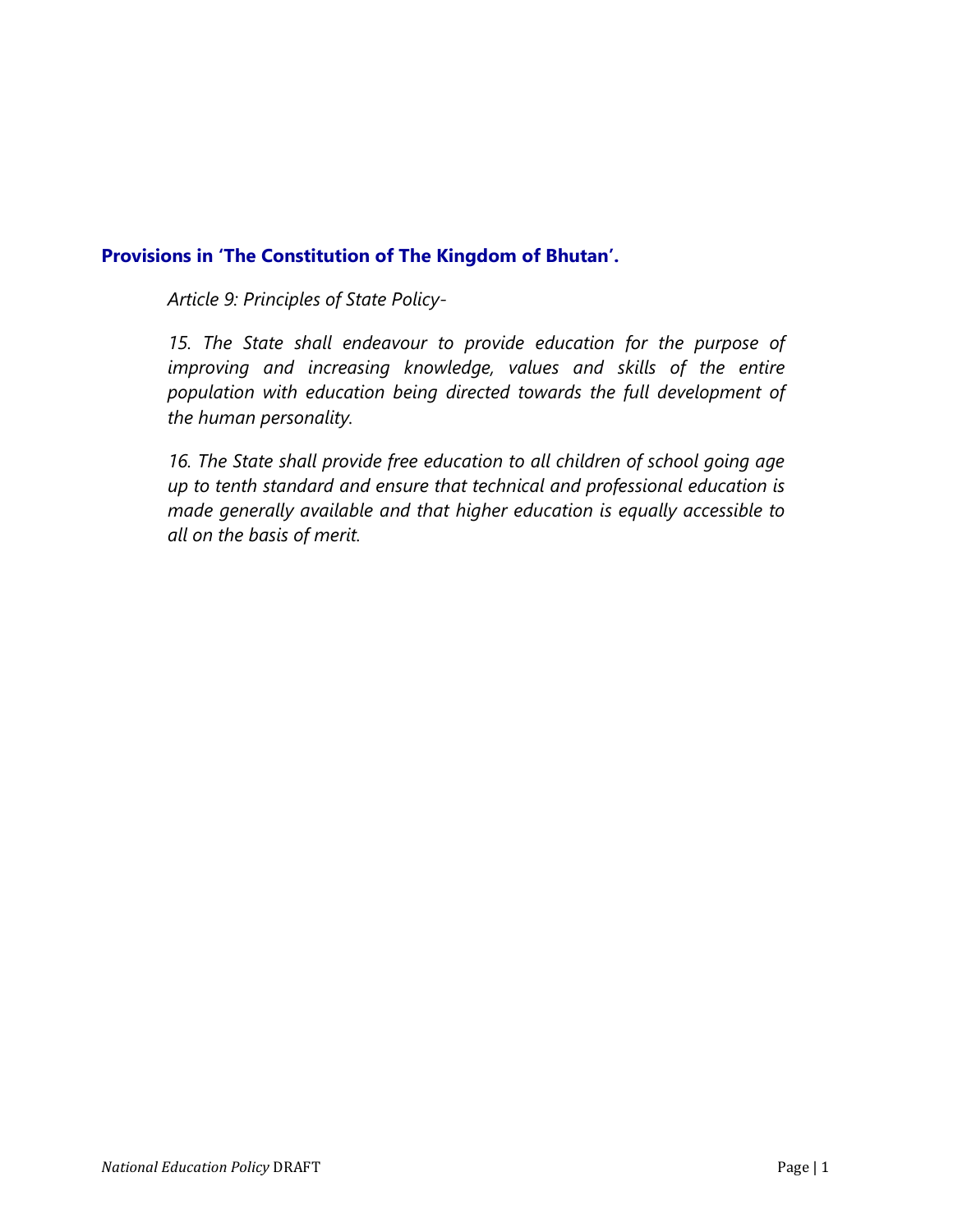# <span id="page-3-0"></span>**1. Introduction**

Until the advent of modern education in Bhutan in 1961, monastic education was the main form of education. Monastic education served the social, economic and spiritual needs of the country for centuries. The modern education system scaled up with the commencement of planned development in 1961. Since then, education has played a principal role in the pursuit of political, cultural, environmental and socio-economic development of the country.

The Constitution of the Kingdom of Bhutan requires the State to provide education to improve and increase knowledge, values and skills of the entire population for full development of the human personality. It also mandates the provision of free education to all children of school going age up to tenth standard and ensure that technical and professional education is made generally available and that higher education is equally accessible to all based on merit.

Bhutan has made commendable progress in this endeavour including the access to education. However, more needs to be done to improve quality. In response to this challenge, numerous measures have been initiated such as school reform programmes, teacher development programmes, and curriculum and assessment reforms.

In light of ongoing reforms within the sector and to make education more relevant for changing needs and expectations, the National Education Policy 2018 aspires to provide overarching directions for building and nurturing an education system that prepares citizens who are nationally rooted and globally competent.

The National Education Policy 2018 also draws upon the constitutional commitment to educational provision, the earlier education policy documents of 1976 and 1982 and Education Policy Guidelines and Instructions that were formulated thereafter.

### <span id="page-3-1"></span>**2. Rationale**

Education as a public undertaking has multiple stakeholders that necessitate the citizens to be equipped with knowledge, skills, values and attitudes to become socioeconomically productive members of the society. This entails the system to respond to changing needs, and to promote acquisition of competencies, foster interpersonal skills and collaborative values that responds to the country's aspiration of Gross National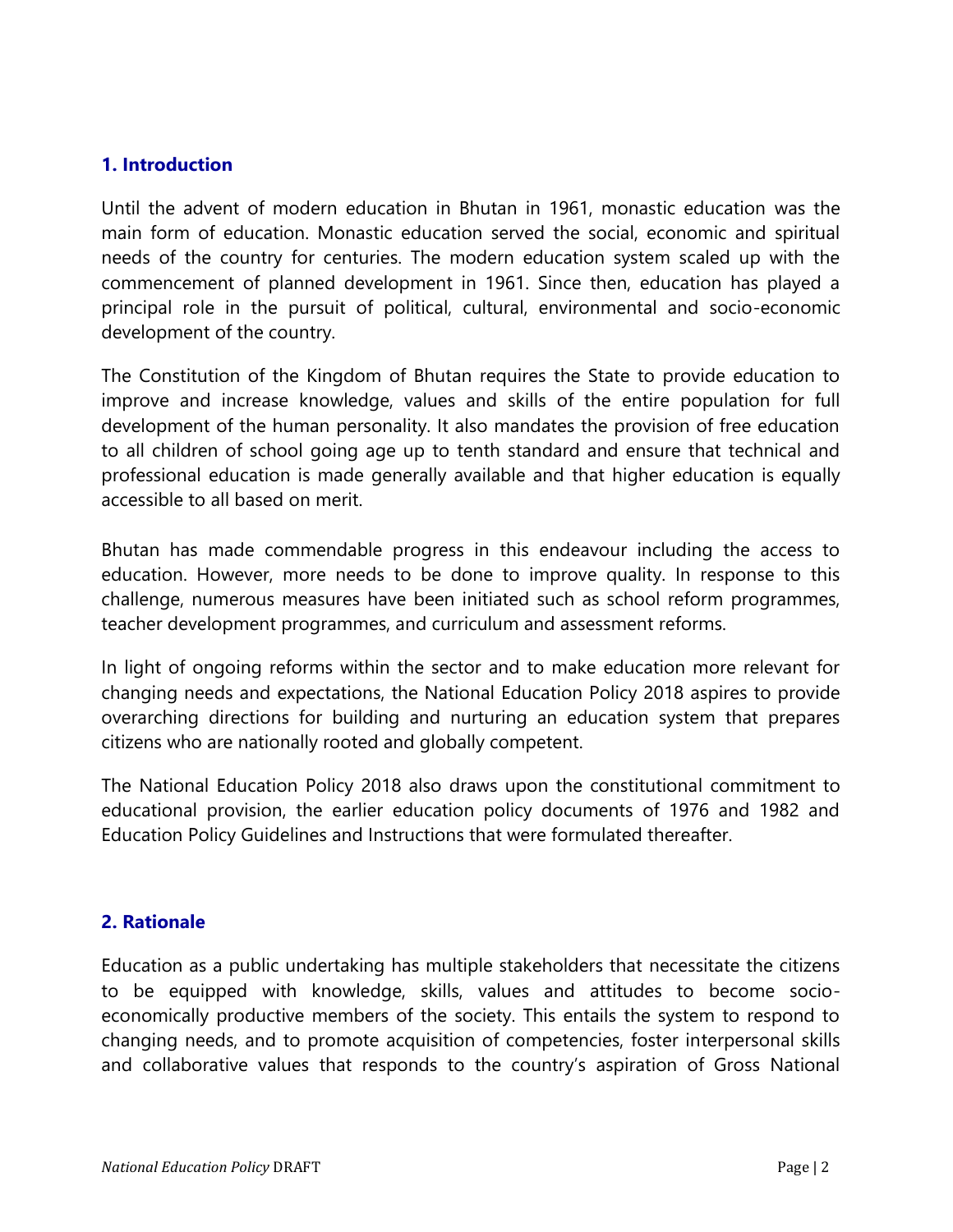Happiness. It is also one of the primary drivers of socio-economic development of the country.

Concerted efforts have been made to achieve universal access to education, strengthening foundations for learning, develop literacy, numeracy, and skills for work and lifelong learning. While significant progress has been made in terms of access to education, more efforts need to be made in provision of equitable and quality education.

Therefore, this policy is developed to enhance access, quality and equity in education towards preparing and nurturing citizens with values, skills and knowledge for the 21<sup>st</sup> Century aligned with the country's unique values, traditions, culture and aspirations. Such an education system will also realize His Majesty's aspiration for an education system that is timeless and acts as an ongoing social equalizer.

# <span id="page-4-0"></span>**3. Vision**

This policy aims to enable the development of an education system that will contribute to:

"An educated and enlightened society of Gross National Happiness, built and sustained on the unique Bhutanese values of *Tha-Dam-Tshig Ley Gyu-Drey*."

# <span id="page-4-1"></span>**4. Goals**

The purpose of education is to develop citizens that value Bhutan's unique national identity, ancient wisdom and culture, prepared for right livelihood, and practice contemplative learning. It is to develop individuals who are lifelong learners, who have a holistic understanding of the world and a genuine care for others and nature. It should also develop citizens' competency to deal effectively with the contemporary world, who are critical, creative, informed and engaged in civic affairs.

Therefore, the National Education Policy 2018 aims to create a robust and holistic education system that:

- 4.1 Inculcates the principles and values underpinning Gross National Happiness, and upholds the nation's unique cultural and spiritual heritage and values; and
- 4.2 Prepares citizens to become knowledgeable, skilful, creative, innovative, enterprising, and capable of responding to the national needs and emerging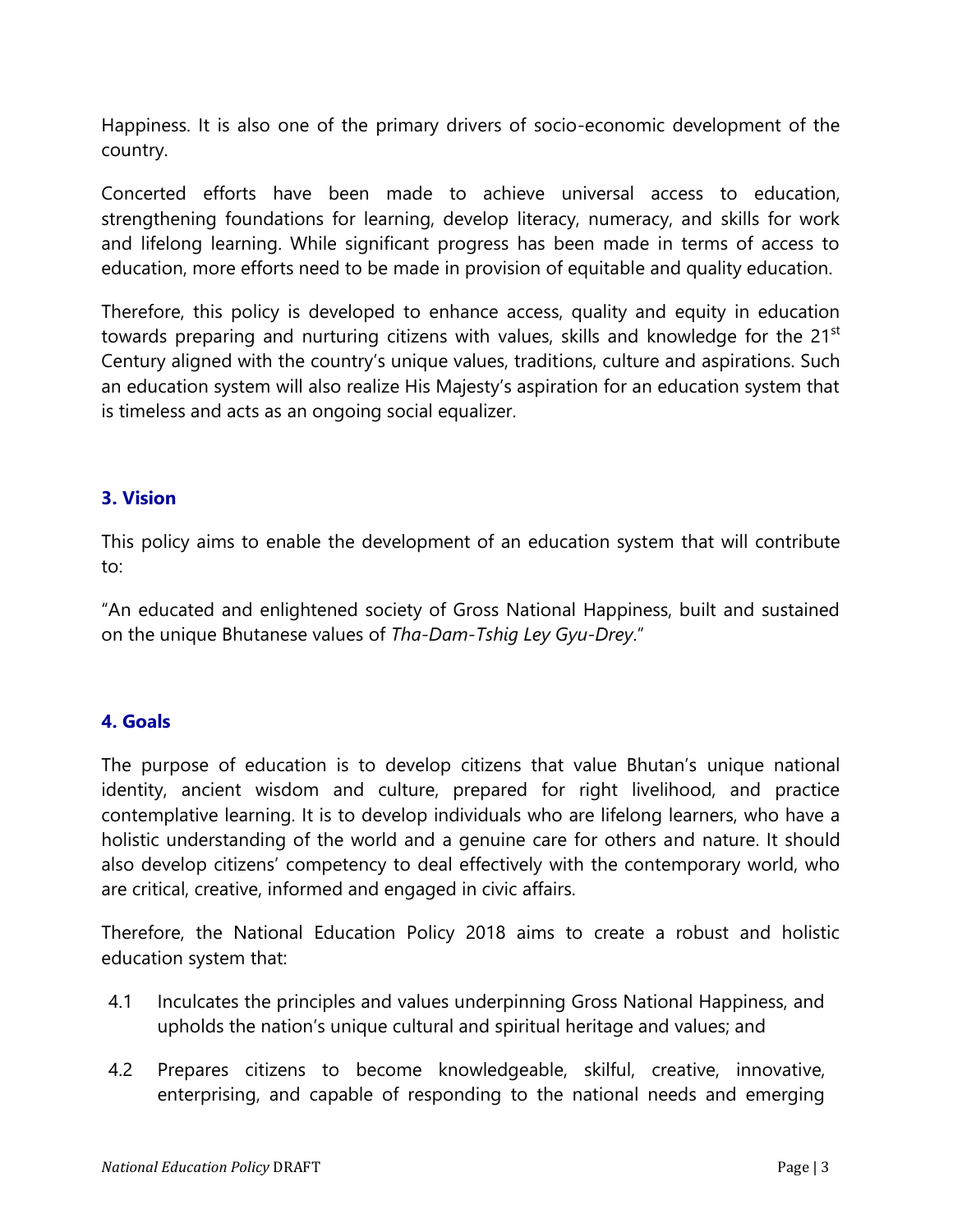global trends.

# <span id="page-5-0"></span>**5. Scope**

This policy informs and guides all forms and levels of education in Bhutan, public and private, to support the aspirations of the Royal Government of Bhutan over the long term. This includes early childhood, schooling, monastic, tertiary, training, non-formal and continuing education.

# <span id="page-5-1"></span>**6. Early Childhood Care and Development**

Early Childhood Care and Development (ECCD) provides opportunities for all children aged 0 to 8, including those with special educational needs, to develop to their full potential. ECCD programmes and services provide strong foundations for learning, lifelong development and a smooth transition from early childhood education to school.

- 6.1 All children from 0 to 8 years of age shall have access to ECCD programmes and services.
- 6.2 Home based parenting education and interventions shall be encouraged through awareness and advocacy programmes to cater to children from conception to 35 months of age to promote childcare, health, hygiene, nutrition, and stimulation.
- 6.3 The Ministry shall provide early learning opportunities for children aged 36 to 71 months old .
- 6.4 Interventions shall be instituted in primary schools to transition children aged 6 to 8 years from ECCD to primary school.
- 6.5 The establishment and operation of public, private, community and work place based Crèches and ECCD centres shall fulfil the prescribed standards and guidelines set by the Ministry of Education.
- 6.6 The Ministry of Education shall regulate the provision of ECCD education services.
- 6.7 ECCD centres must address the needs of all 36 to 71 months old children and be inclusive of gender, disabilities, socioeconomic backgrounds, or location.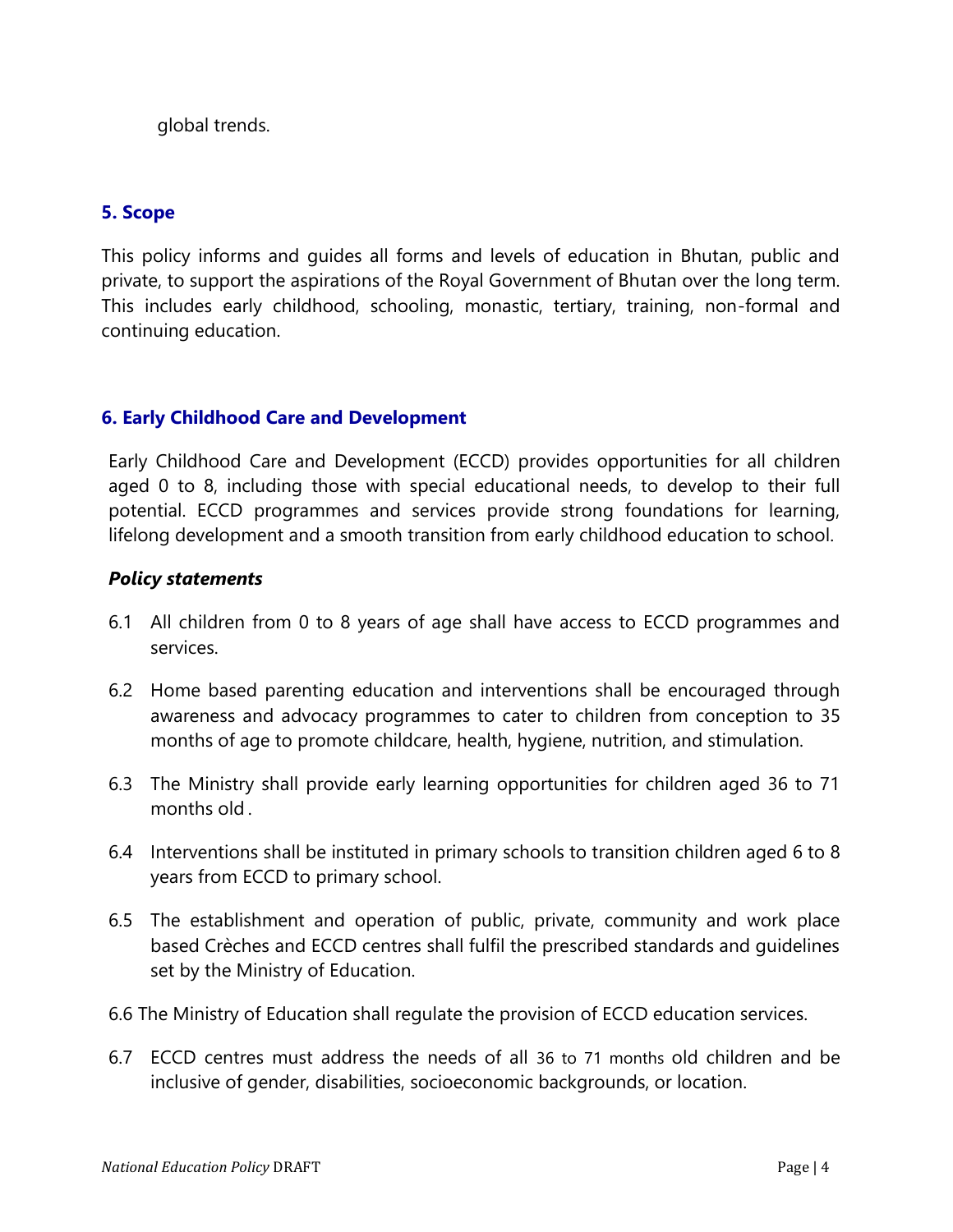6.8 ECCD centres shall not collect any form of fee or contribution from students/families other than fees approved by the Ministry of Education.

# <span id="page-6-0"></span>**7. School Education**

School Education in Bhutan provides a formal learning environment, public and private, from Pre-Primary (PP) to Class XII. The school education shall offer opportunities to all students to realize their full potential by addressing access, quality, and equity so that they can become socially useful and economically productive citizens. Hence, the school education policies are geared towards developing a system of school education that shall be dynamic and responsive to the changing local, national, and global needs.

- 7.1 All Bhutanese children of school going age shall have equitable access and opportunity to free quality basic education as defined in the Constitution of the Kingdom of Bhutan.
- 7.2 The entry age to the Pre-Primary shall be six, and admission procedures shall be guided by the school admission guidelines of the Ministry of Education.
- 7.3 The Ministry shall facilitate the enrolment of out-of-school children aged 6 to 14, and retention in basic education and provision of support systems, including children with special educational needs.
- 7.4 The entry to public higher secondary education shall be made equitably accessible to all students on the basis of merit. Efforts shall be made to ensure that students shall complete higher secondary level or equivalent.
- 7.5 All schools shall promote students to the next level based on their attaining set standards, keeping students in an age appropriate group, prevention of repetition, and provision of appropriate supports to ensure the best placement for the student. Schools shall consult parents on matters relating to students' academic progress and learning achievements, promotion and repetition.
- 7.6 All schools shall promote core values and facilitate productive and critical engagement in society as active and informed citizens. To this end, schools shall teach the country's spiritual and cultural heritage throughout schooling and develop civic, financial, entrepreneurial, environmental, media literacy, and provide life skills education programmes.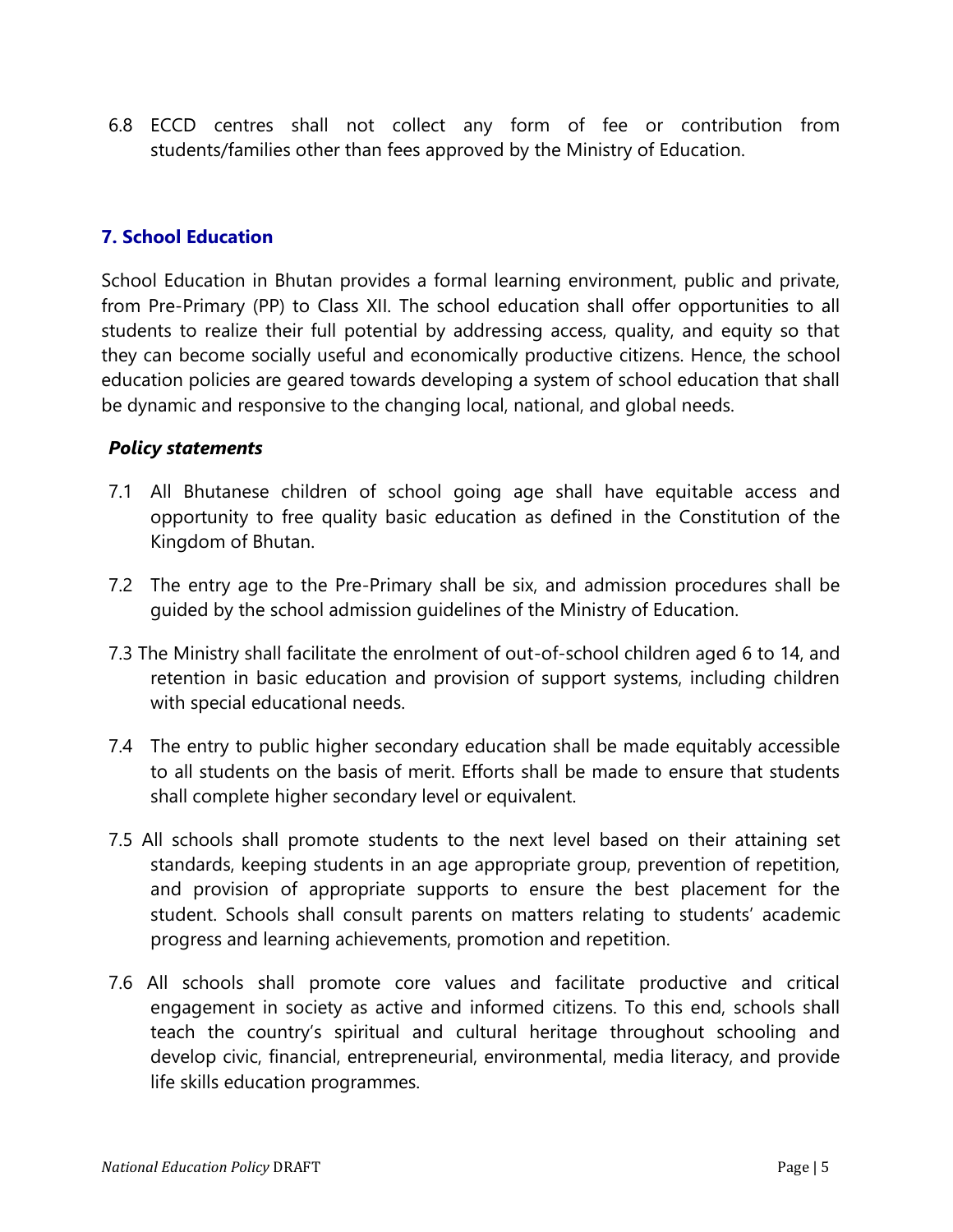- 7.7 The annual school academic calendar shall ordinarily consist of 880 instructional hours delivered over 180 instructional days. Variations to this will consider class cohorts, seasonal conditions, and other relevant factors. Details on instructional hours will be maintained and reviewed periodically in school management and operational guidelines.
- 7.8 Schools shall contribute to the expansion of required vocational skills by offering a diverse range of technical, vocational education and training subjects and programmes.
- 7.9 Schools and Technical Training Institutes shall collaborate in order to enhance the quality of technical, vocational education and training subjects and programmes and to promote the Technical, Vocational Education and Training system as an equivalent and integral aspect of education and training in Bhutan.
- 7.10 Information and Communications Technology (ICT) shall be promoted in schools through provision of ICT based resources and ICT aided teaching and learning.
- 7.11 The Ministry, Dzongkhags and Schools shall maintain a class size of maximum of 24 for primary and 30 for secondary levels.
- 7.12 Schools shall foster best practices and promote innovative methods to engage students and develop their life-skills.
- 7.13 Schools shall put in place appropriate measures for students with special educational needs across all grades to ensure equitable access to and participation in school, including higher secondary education.
- 7.14 Schools shall not collect any form of fee or contribution from students/families other than fees approved by the Ministry of Education.
- 7.15 Special provisions and considerations shall be made for schools with exceptional circumstances, such as extreme remoteness, high altitude, and low socio-economic communities.
- 7.16 students with special educational needs shall be supported with specialized, appropriate educational services and facilities including trained personnel.
- 7.17 All Bhutanese students studying in public schools shall be provided with appropriate and adequate learning materials, including textbooks.
- 7.18 All students at the primary level, students in rural schools, and priority secondary schools shall be provided free stationery.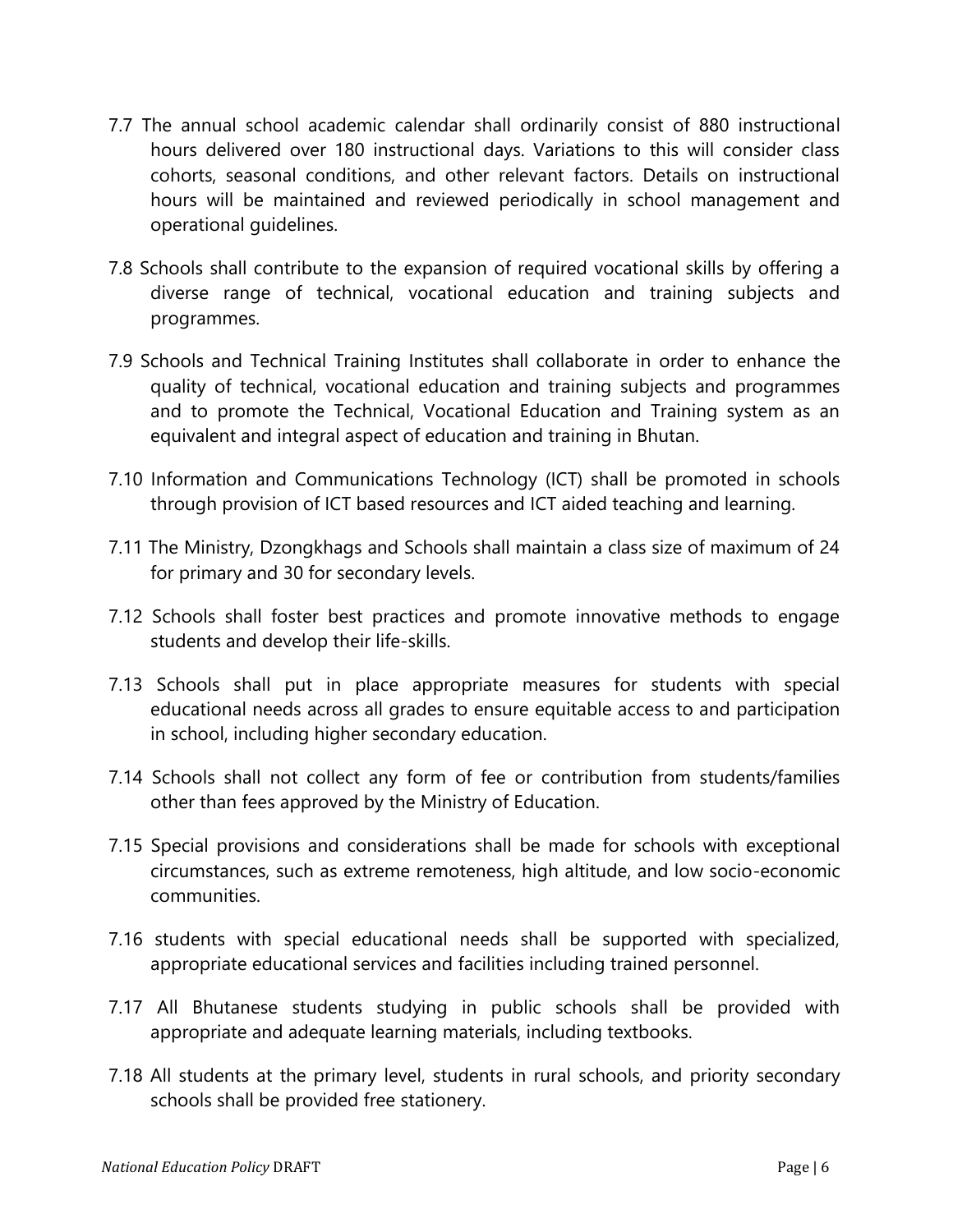- 7.19 Teachers in public schools will be provided with appropriate and adequate teaching materials and stationery
- 7.20 Schools shall practice proactive and positive forms of behaviour management, and adopt alternative forms of discipline to corporal punishment.
- 7.21 Schools shall have standard physical facilities including classrooms, learning support facilities such as libraries and counselling rooms, functioning water and sanitation facilities, sporting facilities and administrative facilities that ensures accessibility, safety, effective teaching and learning, enhances growth and development of students and that considers age, gender, disability, and climatic conditions.
- 7.22 Schools shall have eco-friendly infrastructure with Bhutanese architectural designs.
- 7.23 Schools shall operate as either Primary (Class from Pre-Primary to Class VI), Secondary with Class X as highest grade), or Higher Secondary (with class XII as highest grade).
- 7.24 All schools shall have a Bhutanese principal who is a qualified educator with appropriate and extensive teaching experience.
- 7.25 The Ministry of Education shall facilitate and regulate the establishment and operations of all public, private and international schools in Bhutan.
- 7.26 Schools shall have an inclusive disaster management and preparedness plan.
- 7.27 Schools shall hoist the national flag of Bhutan as per the laws of the Kingdom of Bhutan.
- 7.28 All students shall attend academic sessions in national dress as a standard school uniform.
- 7.29 The National Anthem shall be sung during morning assembly sessions and on all formal school occasions.

### <span id="page-8-0"></span>**8. Monastic Education**

Monastic education refers to the Buddhist traditional form of education and remains the central form of spiritual learning and development in Bhutan. It has its own established independent governance and follows an independent curriculum, learning environment,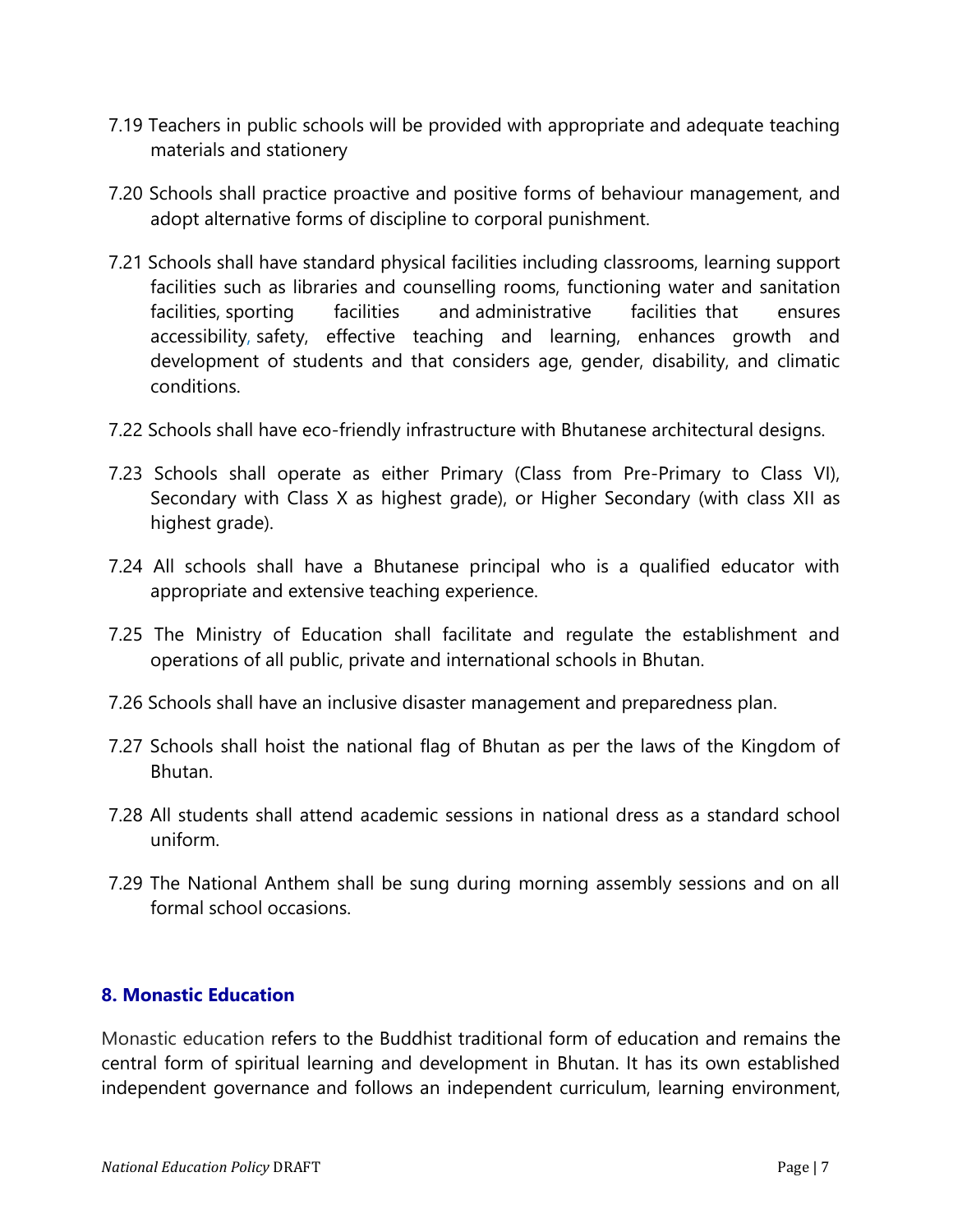assessment and examinations, and standards. This form of education provides distinct medium of acquiring knowledge, skills and values.

- 8.1 *Zhung Dratshang* shall maintain its independent governance, regulations, and guidelines for Monastic Education.
- 8.2 Children shall have equitable access to Monastic *Lobdras* and *Shedras* registered and recognized by *Zhung Dratshang*.
- 8.3 Identified Monastic *Lobdras* and *Shedras* shall put in place appropriate measures for students with special educational needs across all grades to ensure equitable access to and participation in monastic education.
- 8.4 *Zhung Dratshang,* the Ministry of Education, and other relevant government agencies shall collaborate to facilitate the enhancement of quality and inclusive education, through provision of education support services, sharing of resources, including provision of support for students with special educational needs.
- 8.5 *Zhung Dratshang* shall monitor and ensure access, quality, and equity in all Monastic *Lobdras* and *Shedras*.
- 8.6 *Zhung Dratshang* shall put in place mechanisms to ensure quality of education in Monastic *Lobdras* and *Shedras*.
- 8.7 Monastic *Lobdras* and *Shedras* shall promote students to the next level based on their attaining set standards.
- 8.8 Information and Communications Technology (ICT) shall be promoted in Monastic *Lobdras* and *Shedras* through provision of ICT based resources, and ICT aided teaching and learning.
- 8.9 *Dratshang Lhentshog,* in consultation with *Zhung Dratshang,* shall support teachers and students with adequate and appropriate teaching and learning materials, including textbooks.
- 8.10 Monastic *Lobdras* and *Shedras* shall have standard physical facilities including classrooms, functioning water and sanitation facilities, sporting facilities and administrative facilities that ensures accessibility, safety, effective teaching and learning, enhances growth and development of students and that considers age, gender, disability, and climatic conditions.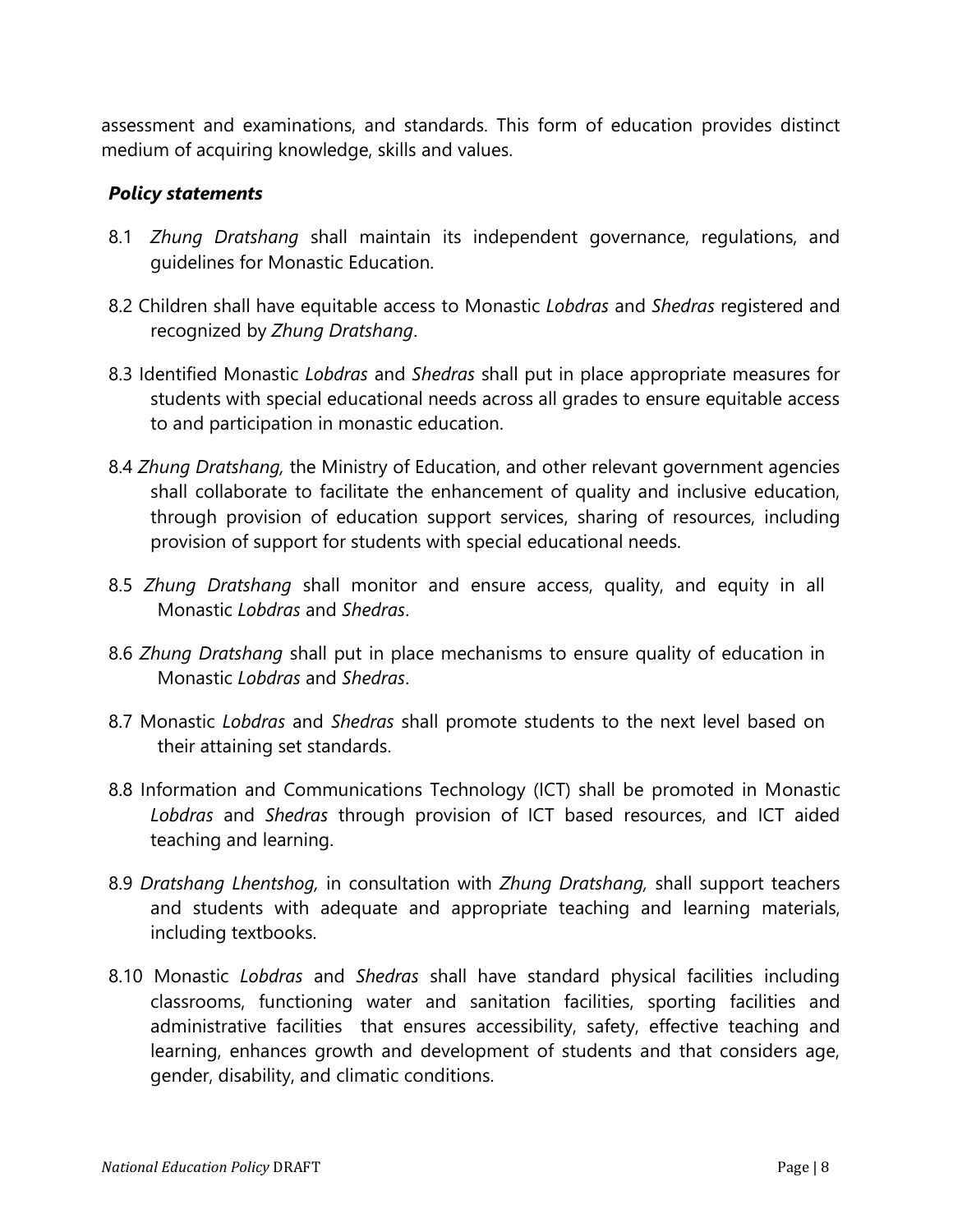- 8.11 Monastic *Lobdras* and *Shedras* shall operate as *Zhirim Lobdra* (Class from Pre-Primary to Class VIII), *Dingrim Shedra* (Class IX to XII), *Thorim Shedra* (Class XIII to XV), and *Tsugla Lobdra* (Masters Level).
- 8.12 *Dratshang Lhentshog* shall facilitate and regulate the establishment and operations of private monastic education institutes to provide quality education.
- 8.13 Monastic *Lobdras* and *Shedras* shall have an inclusive disaster management and preparedness plan.
- 8.14 Monastic *Lobdras* and *Shedras* shall promote culture, tradition and the values of *Tha-Dam-Tshig Ley Gyu-Drey.*

# <span id="page-10-0"></span>**9. Curriculum, Assessment and Recognition**

# <span id="page-10-1"></span>**9.1 Curriculum**

The curriculum is central to education and plays a vital role in achieving the purpose of education as defined under the policy goals. It secures the right of all children and young people to a broad and balanced education. It should provide a variety of experiences and knowledge to enable students to think rationally, be reflective, understand the world through its various disciplines, and foster aesthetic appreciation and global harmony. It also should promote the country's unique culture and tradition, values, while learning to participate actively in the process of building an educated, enlightened, and cohesive society.

- 9.1.1 The curriculum shall equip students with the knowledge, skills, beliefs, and attitudes based on Bhutanese values of *Tha-Damtse Ley-Judrey*, *Zacha-Drosum*, and *Sampa-Semke.*
- 9.1.2 The curriculum shall be designed to develop sound foundation in literacy, numeracy and language.
- 9.1.3 Dzongkha as the national language shall be taught in all schools to ensure that all students acquire high proficiency.
- 9.1.4 English shall be the medium of instruction in schools. Efforts shall be made to ensure that all students acquire high proficiency in English, and continually improve the standard of English teaching and learning.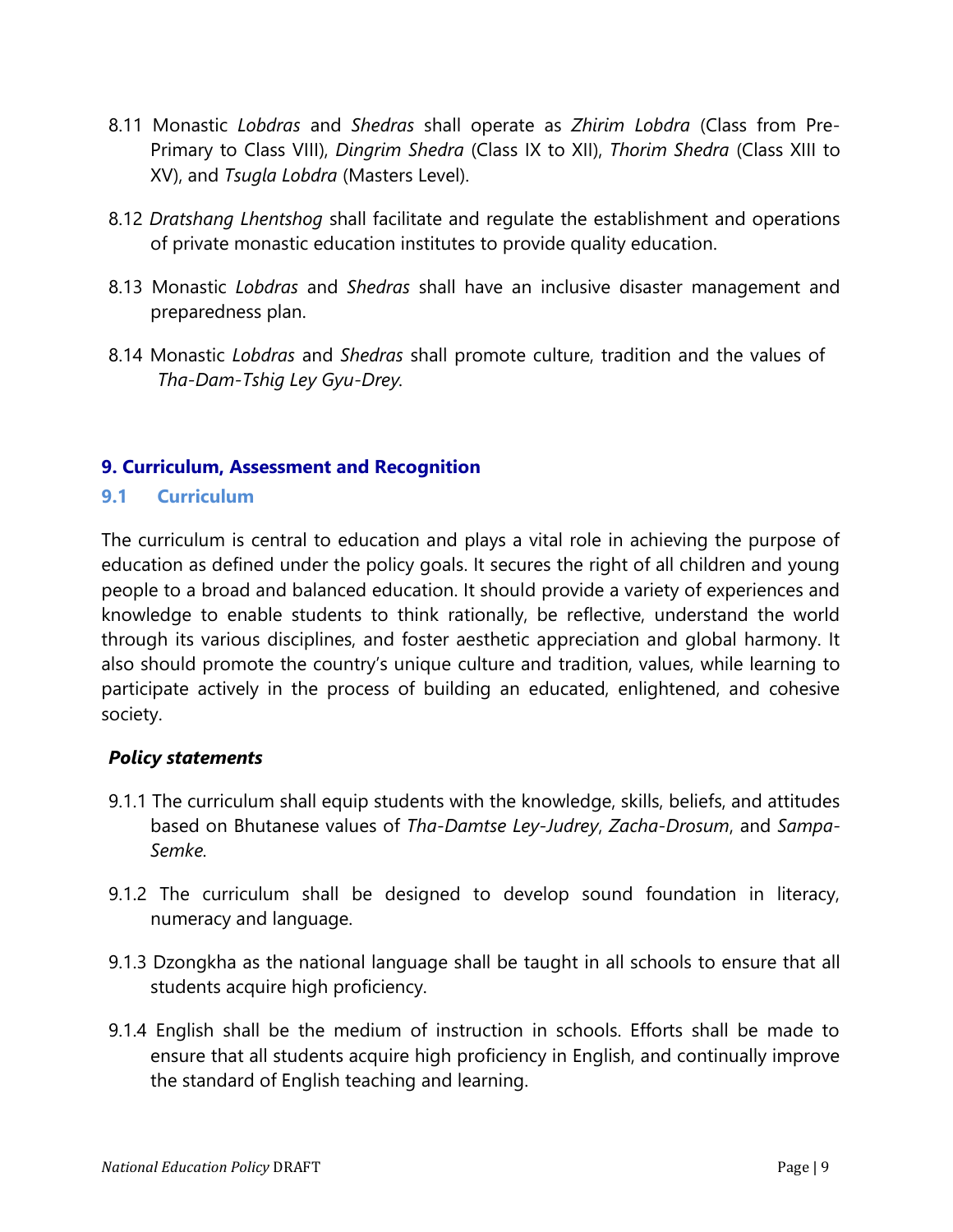- 9.1.5 The curriculum shall be designed to suit local contexts and enable students to be innovative and creative, lifelong learners, and prepare them for the world of work.
- 9.1.6 Curriculum shall provide opportunities for learners to pursue diverse academic and vocational pathways.
- 9.1.7 All educational institutes shall encourage strong reading habits to foster a reading culture and study skills among students for their personal growth and intellectual development.
- 9.1.8 School curriculum shall strengthen Science, Technology, Engineering, and Mathematics (STEM) education to promote creativity and innovation. Schools shall also promote Arts education to develop and enhance creativity.
- 9.1.9 Curriculum shall emphasize the use of pedagogical approaches that involve active student participation, development of competencies, and the use of ICT in teaching and learning.
- 9.1.10 The curriculum and pedagogy shall be inclusive of gender, special educational needs, socio-economic circumstances and geographic location.
- 9.1.11 Curriculum design and development shall integrate vocational skills in relevant subjects across all levels.
- 9.1.12 Curriculum shall be based on current research to remain relevant, dynamic, and current, whilst preserving and promoting traditional knowledge, values, and cultural heritage.
- 9.1.13 Any school curriculum revision and reform shall follow the standard curriculum development cycle.
- 9.1.14 An overarching national school curriculum framework shall guide the learning experiences, outcomes, standards, and assessment for all learning areas. The curriculum framework shall be inclusive of gender, students with disabilities, students from low socio–economic backgrounds, students from diverse geographic locations, and students with family and work responsibilities. It shall contain sufficient flexibility as to enable students to complete basic and higher secondary education over an extended period, and to be adapted for students who are unable to access the general curriculum.
- 9.1.15 There shall be an independent professional body responsible for the development of school curriculum.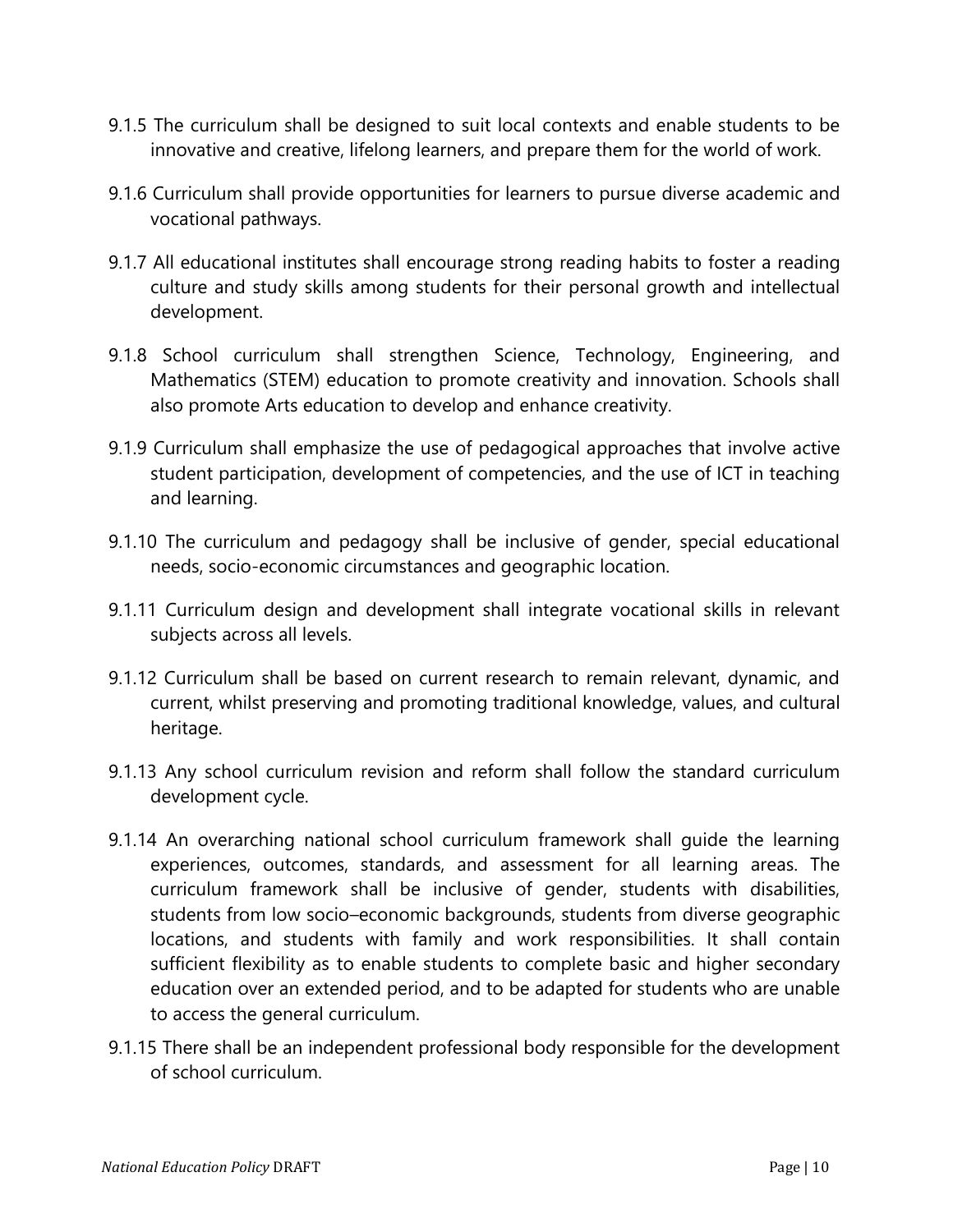- 9.1.16 There shall be a clear governance, and roles and responsibilities among the Ministry of Education and the independent professional bodies responsible for school curriculum, assessment and examinations with respect to the development, implementation, and review of school curriculum, assessment and examinations.
- 9.1.17 The Ministry of Education shall facilitate collaboration amongst key agencies and other stakeholders on matters related to school curriculum implementation, assessment, monitoring and evaluation, and relevant teacher pre-service education and development. *Geden Tsugla Dutshog* shall facilitate collaboration in all matters related to curriculum implementation, assessment, monitoring and evaluation in monastic education institutes.

### <span id="page-12-0"></span>**9.2 Assessment and Examinations**

The primary purpose of assessment is to improve student learning. It informs students, teachers, parents and stakeholders about student's learning achievements. Assessments can also provide valuable information about the health and quality of the education system to inform the scope, delivery and emphasis of the curriculum. Assessment practices shall incorporate formative and summative forms, including standardized examinations. In view of this, it is imperative that assessment and examinations are adaptable to ensure continuous improvement of the quality of education.

- 9.2.1 The health of school education shall be monitored through a periodic national and/or international education assessment system.
- 9.2.2 Assessment of student learning shall be based on learning standards prescribed in the school curriculum, and shall include standardized holistic school level assessment and national examinations. It shall incorporate formative and summative forms, and emphasize competencies.
- 9.2.3 Standardized modes of assessment including national examinations shall be based on the curricula.
- 9.2.4 Appropriate arrangements shall be made available for students with disabilities in assessment and examinations to ensure that all students are able to demonstrate their learning.
- 9.2.5 An independent professional body shall be responsible for standardized assessment and examinations, including certifications, protocols, and regulation.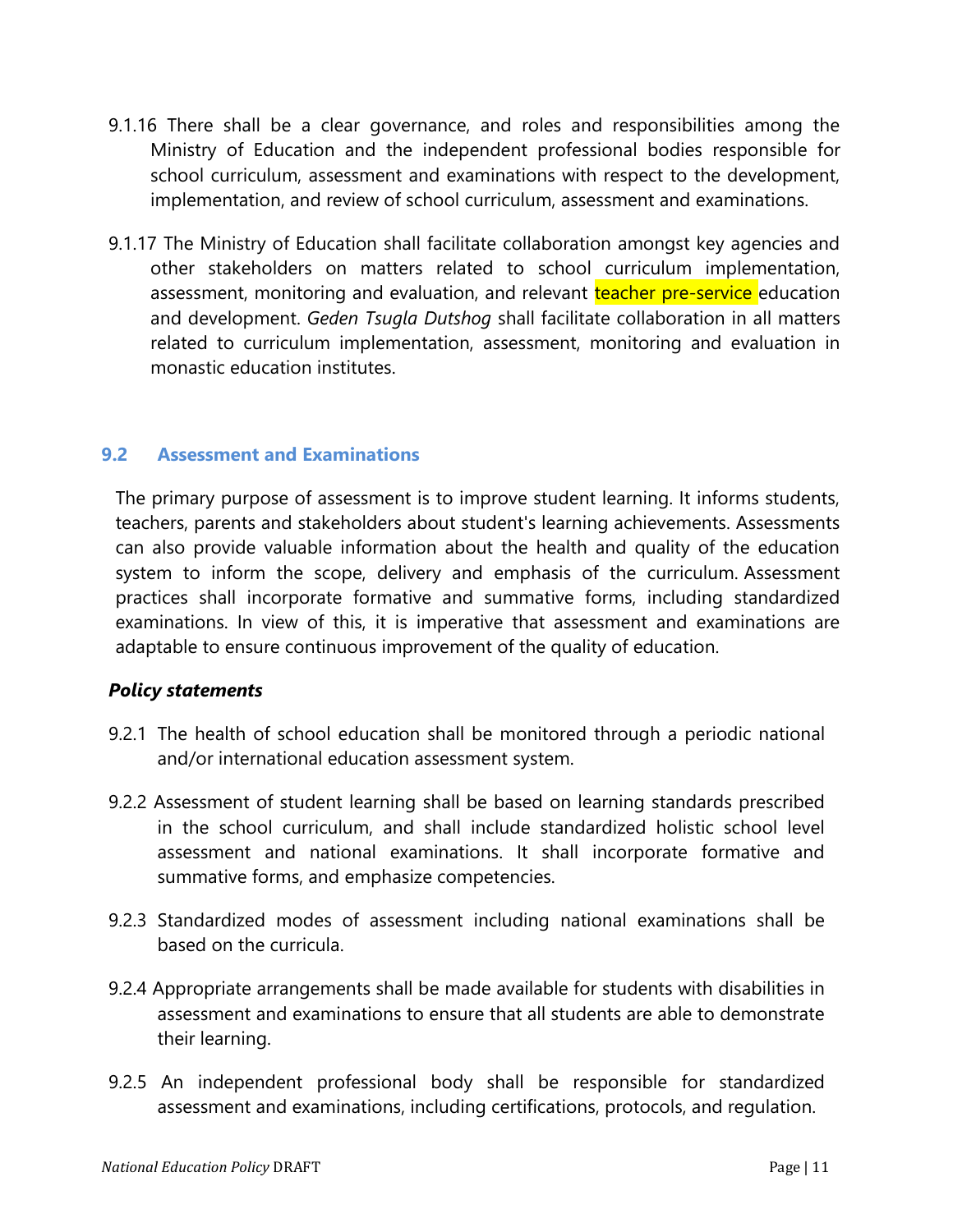#### <span id="page-13-0"></span>**10. Tertiary Education**

Tertiary education in Bhutan aspires to be a nationally rooted and globally competitive system that aims to develop productive, socially responsible, culturally grounded, ecologically sensitive, and spiritually aware citizens equipped to lead Bhutan into a knowledge based society that values lifelong learning. Tertiary education plays a central role in building future leadership of the Kingdom of Bhutan and its professional requirements in the near and distant future. It develops citizens who can resolve complex social and technical problems. In addition to the following overarching policies, the provision of tertiary education shall be guided by the Tertiary Education Policy of the Kingdom of Bhutan 2010 (TEP) and amendments thereof.

- 10.1 TEIs in Bhutan shall offer courses that are relevant to the current as well as future national, social, economic, and spiritual needs.
- 10.2 Entry to all TEIs shall be on the basis of merit appropriate to their abilities, interests, competencies and performance, and consider students' economic circumstances, gender and/or special educational needs.
- 10.3 Scholarships and access schemes for undergraduate courses within and outside Bhutan shall be made available on merit, especially in critical areas of national human resource requirements, and consider gender, disabilities, geographical location and students from low socio economic backgrounds.
- 10.4 TEIs shall support different modes of study and flexible course structures.
- 10.5 TEIs shall institute appropriate strategies to promote a strong culture of research and continuous professional development.
- 10.7 TEIs shall leverage the power of ICT to enhance teaching and learning through the development of ICT infrastructure and skills.
- 10.8 Special measures shall be put in place to provide equitable access to and participation in tertiary education that consider, among other factors, student's socio-economic circumstance, geographic location, gender and disability.
- 10.9 All relevant educational agencies shall collaborate to promote and provide pathways for learners and credit transfer among non-formal education, school education, technical, vocational education and training, and tertiary education.
- 10.10 The overall policy directions for and regulation of all Tertiary Education Institutes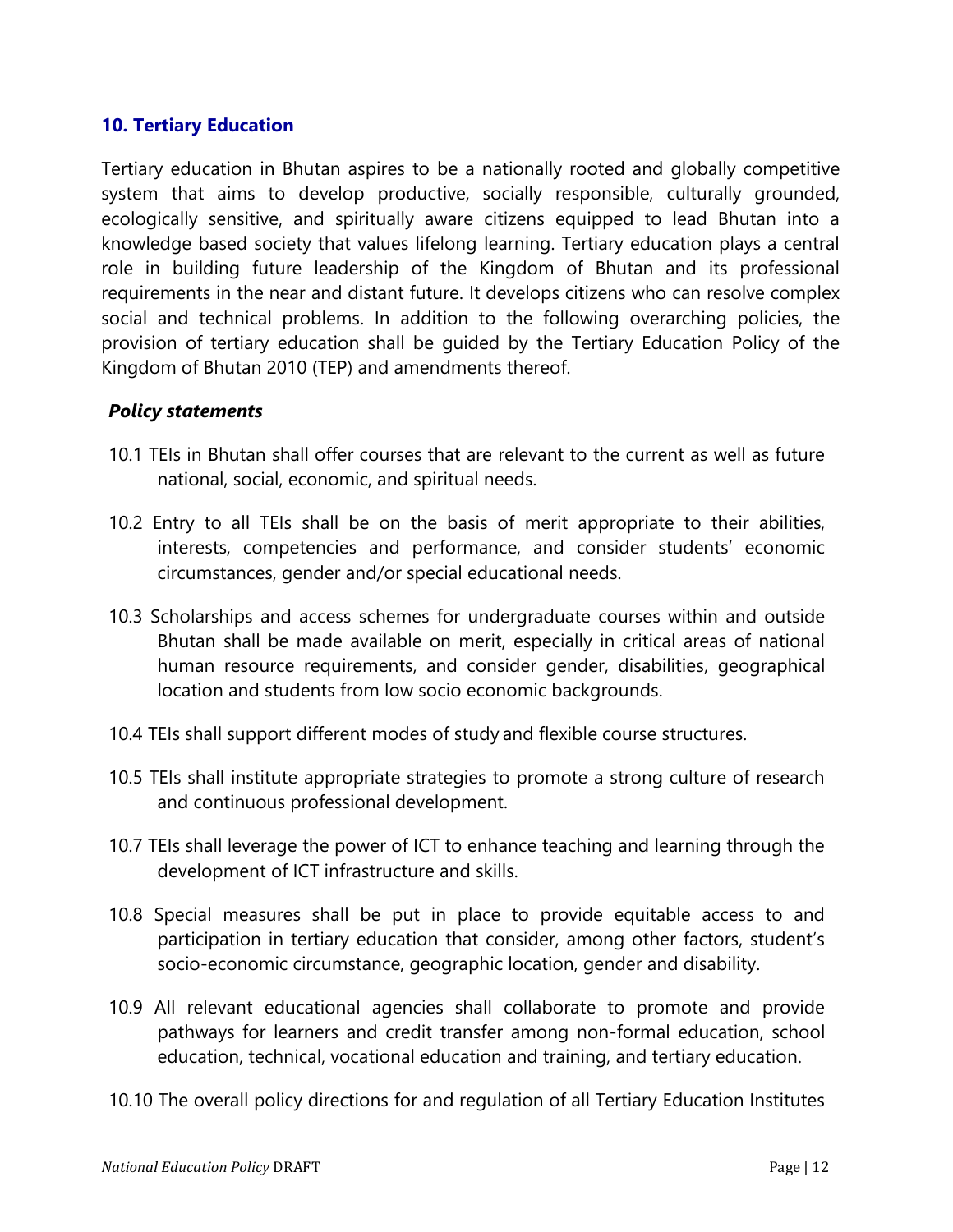(TEIs) shall be through the recognized national tertiary education regulatory bodies.

- 10.11 All TEIs shall have an inclusive disaster management and preparedness plan.
- 10.12 Tertiary education shall promote culture, tradition and the values of *Tha-Dam-Tshig Ley Gyu-Drey.*

# <span id="page-14-0"></span>**11. Literacy and Lifelong Learning**

The Royal Government of Bhutan encourages all of its citizens to pursue lifelong learning both formally and informally. This enables a society that responds to changing labour market demands, and well-rounded individuals who can effectively contribute culturally and economically. An individual's level of formal education and their consequent literacy directly influences their ability to effectively participate in society and pursue lifelong learning. This also helps conserve, strengthen, and promote country's culture, traditions, and values. As such, measures need to be put in place to ensure all citizens are equally equipped with the tools to fully participate in lifelong learning and community services.

- 11.1 The Ministry of Education shall continue to promote the development of literacy and numeracy skills for all citizens, and provide programs that contribute to this goal.
- 11.2 Opportunities shall also be provided to enhance literacy, numeracy, and vocational skills through appropriately resourced educational institutes, distance and online learning.
- 11.3 Opportunities shall be provided for those from fifteen years of age and above who wish to upgrade their qualifications through continuing education and equivalency programmes, and consider their economic circumstances, gender, disabilities, and/or special educational needs.
- 11.4 Non-formal education shall continue to be provided and made accessible to all those from fifteen years of age and above who have missed formal education, for those who have dropped from the formal education system, and/or for those requiring basic literacy development and vocational skills.
- 11.5 Non-formal education shall infuse life skills such as health and reproductive issues, environment, disaster management, social issues such as gender, child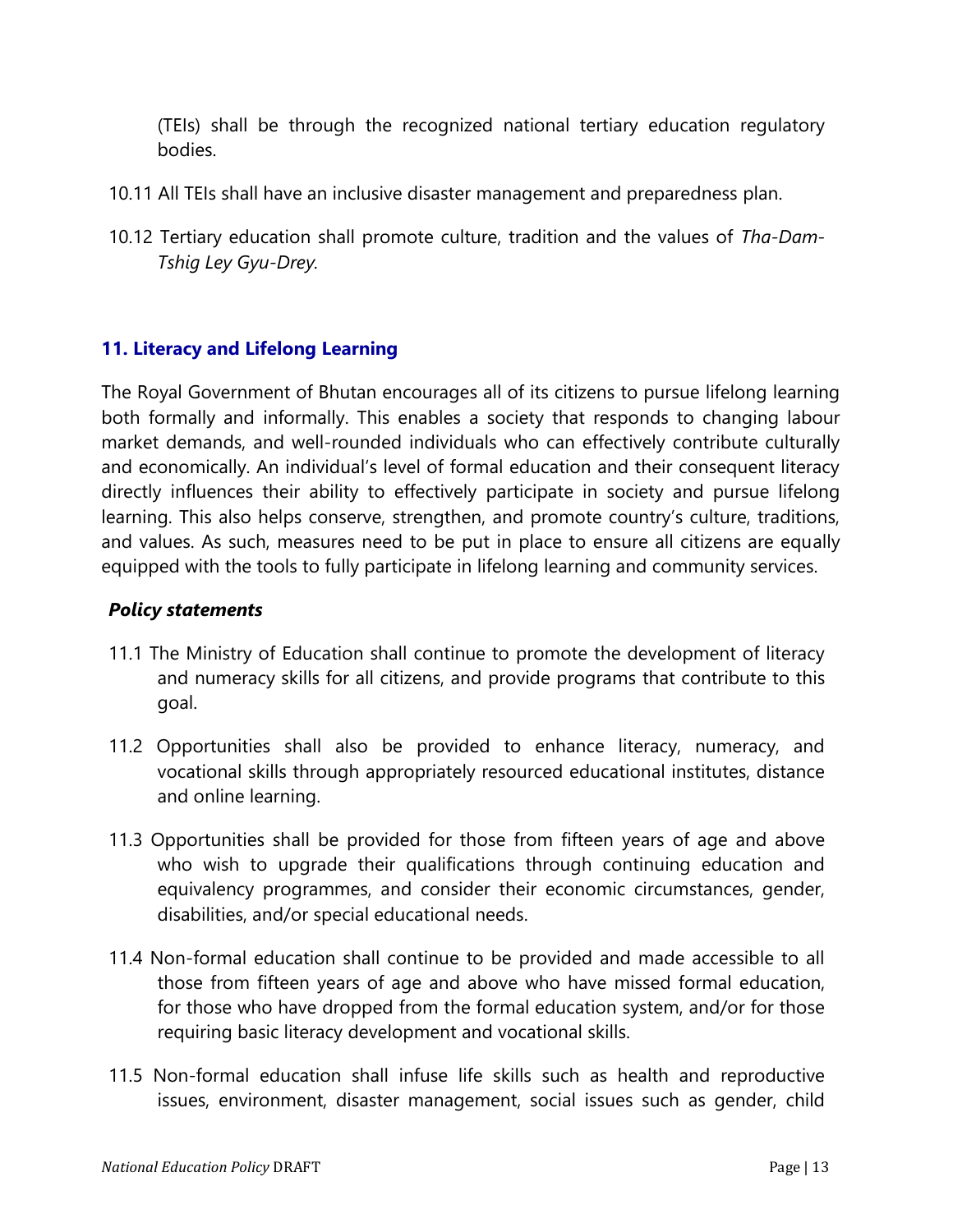care and protection, democracy, Gross National Happiness within its course content. Programme design, content delivery and duration should be flexible in order to be inclusive of gender, disability, geographic location and socioeconomic circumstances.

- 11.6 The relevant agencies shall collaborate to support out-of-school youth to engage in appropriate education pathways.
- 11.7 Non-formal and continuing education shall be directed and strengthened by an appropriate governing board and operational guidelines.

# <span id="page-15-0"></span>**12. Accreditation & Quality Assurance**

The credibility of educational institutes can be maintained by a rigorous accreditation and quality assurance process. These ensure that educational institutes meet and maintain a minimum standard of quality and integrity regarding academic standards, administration, and related services. They establish recognition, legitimacy and credibility of all educational institutes, both within and outside the country.

- 12.1 All educational institutes shall be affiliated to a nationally or internationally recognized assessment, examination and certification body endorsed by the Ministry of Education or the relevant agency of the Royal Government of Bhutan.
- 12.2 The Ministry shall assess the quality of and accredit private and international schools.
- 12.3 A quality assurance and accreditation body shall assess the quality of and accredit Tertiary Education Institutes.
- 12.4 A comprehensive framework, shall be developed, maintained and periodically reviewed to recognize equivalency of assessment results /certification of students studying outside Bhutan.
- 12.5 The Ministry of Education shall recognize internationally orientated (primary and secondary) curriculum such as International Baccalaureate, Cambridge International General Certificate for Secondary Examinations or equivalent.
- 12.6 Mechanisms shall be put in place to recognize prior learning and facilitate credit transfer for seamless movement of students between and into schools, technical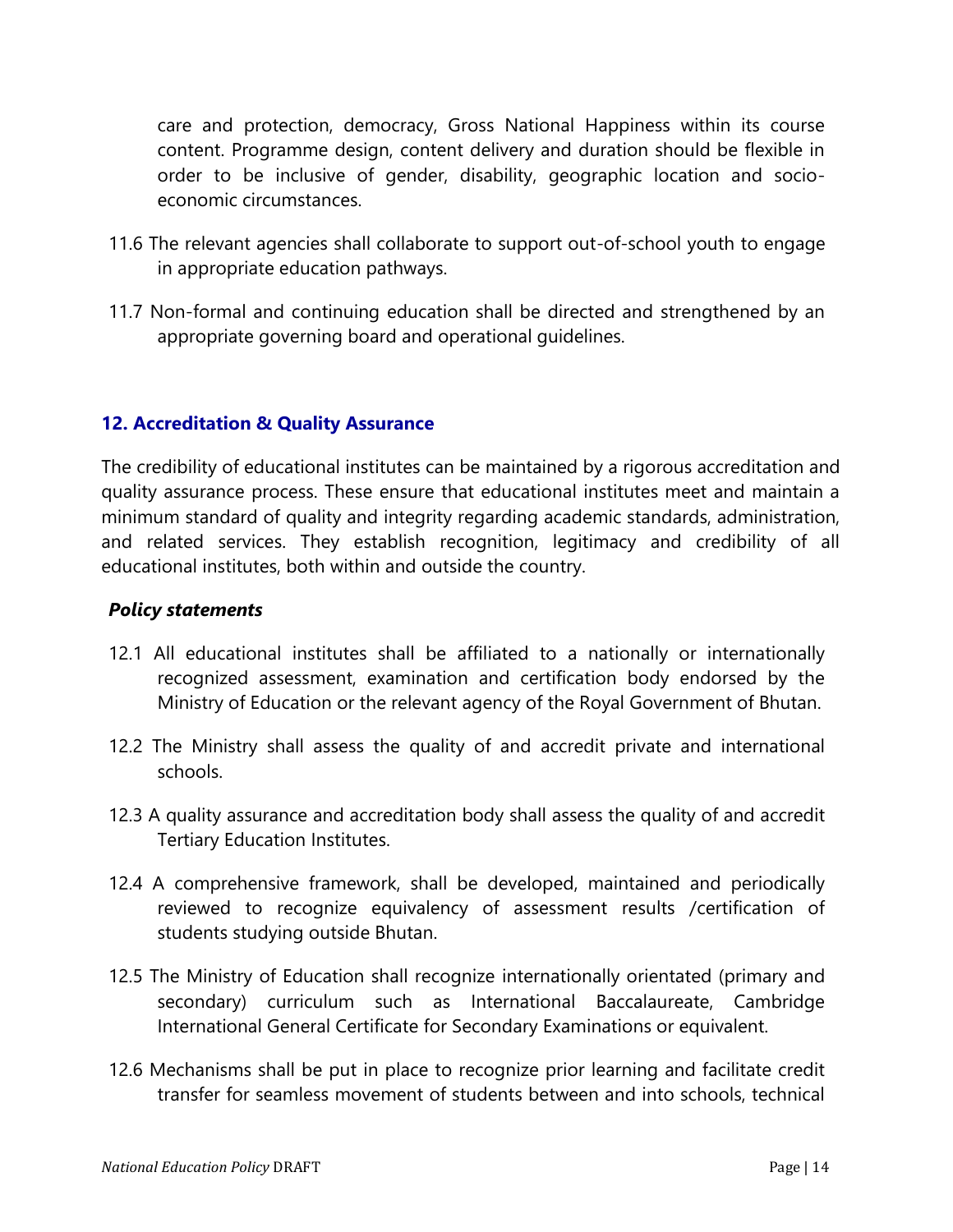and vocational education and training, tertiary, and other forms of education.

12.7 An effective monitoring & evaluation framework shall be put in place to oversee the overall health and quality of education to inform future planning related to curricula, teachers, resource allocations and system efficiency.

# <span id="page-16-0"></span>**13. Health and wellbeing of children and young people**

In addition to academic, intellectual and cognitive development, educational institutes play an important role in the development of the health and wellbeing of children, young people and all learners. Educational institutes can support children, young people and all learners through mechanisms and programmes that promote their physical and mental health, leadership attributes, life skills, career aspirations, safety and wellbeing.

- 13.1 All educational institutes shall provide adequate and appropriate programmes and support to enrich and empower learners to facilitate their growth and wellbeing.
- 13.2 All programmes for children, young people and all learners shall meet the safety and protection standards set by the relevant regulatory bodies.
- 13.3 All educational institutes shall put in place plans and programmes to imbue a sense of volunteerism and foster character building of children, young people and all learners based on the country's unique values and culture.
- 13.4 All educational institutes shall provide safe, supportive, inclusive, and learnerfriendly environment that is conducive to holistic learning and intellectual engagement.
- 13.5 All educational institutes shall put in place and implement procedures to minimize the risk to the safety of all children, young people and learners in their care. Educational institutions shall also report cases of suspected abuse, including neglect, while attending, travelling to and from, or outside the educational institute, to appropriate authorities.
- 13.6 All educational institutes shall maintain the privacy and confidentiality of personal information, including images of children, young people, learners and staff under their jurisdiction.
- 13.7 All educational institutes shall provide comprehensive counselling and guidance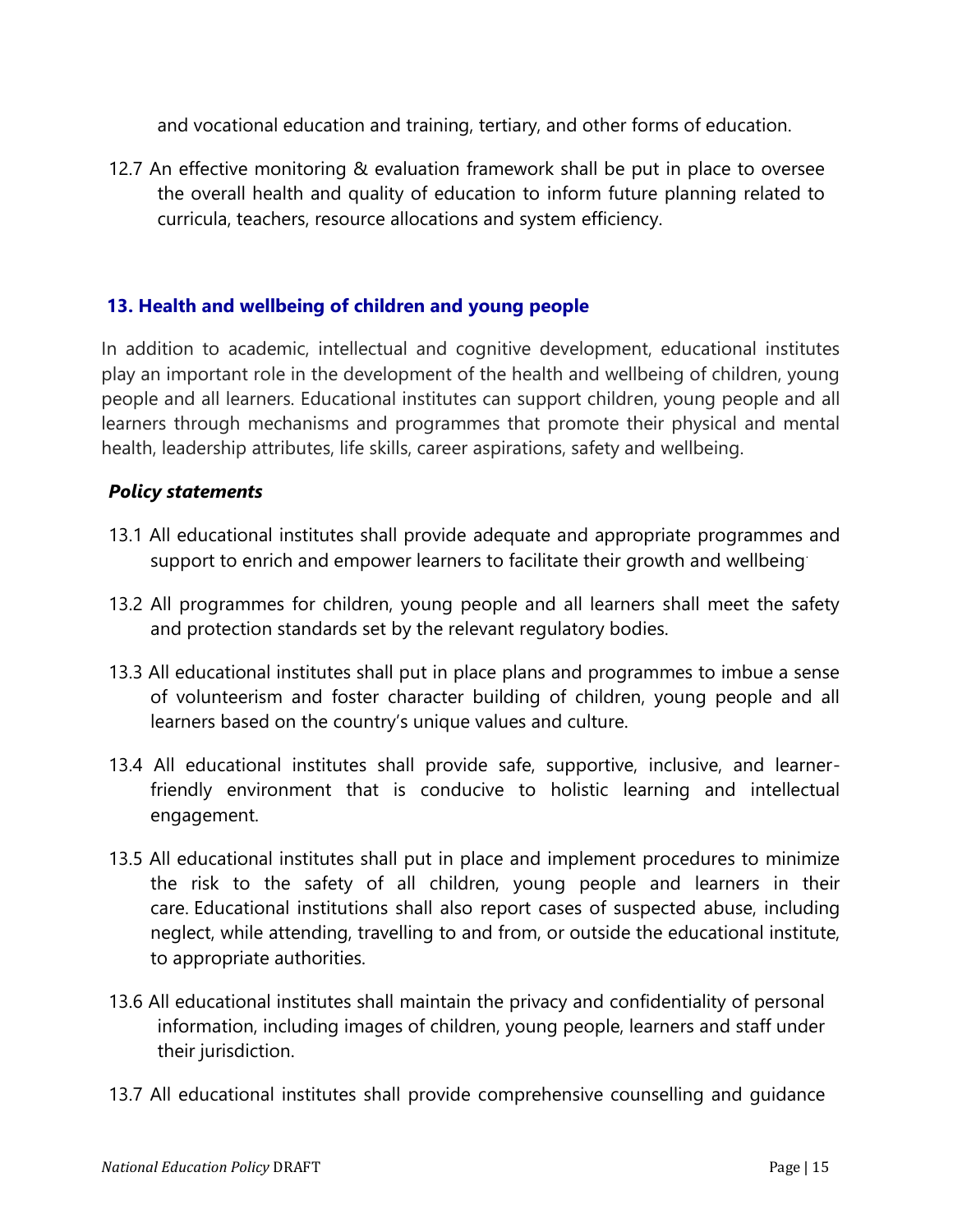to all students with designated trained counsellors. A Guidance and Counselling Framework shall guide protocols and procedures.

- 13.8 Every child shall be supported to complete basic education through strategies such as transportation, accommodation with bedding facilities, school feeding programmes, additional support for students with disabilities, and other innovative support services.
- 13.9 Every child shall be supported to complete basic education through strategies such as transportation, accommodation with bedding facilities, school feeding programmes , additional support for students with disabilities, and other innovative support services.
- 13.10 All children in public ECCD centres, schools, Monastic *Lobdras* and *Shedras* shall be provided with at least one balanced and nutritious meal per day, and those in boarding schools and Monastic *Lobdras* and *Shedras* shall be provided with three meals per day to foster their physiological and cognitive development.
- 13.11 All schools shall promote agricultural programmes that are integrated with the local food production systems to supplement nutrition and ensure sustainability of feeding programmes, to educate children about food, nutrition, and sustainable farming practises.
- 13.12 All educational institutes with feeding programmes shall provide balanced, nutritious and sufficient food.
- 13.13 Learner's health shall be monitored through periodic checks to educate, prevent, treat, and rehabilitate for their wellbeing.
- 13.14 All schools shall institute scouting programmes to support the holistic development of children and young people.
- 13.15 All educational institutes shall promote sports and physical education for all round development and wellbeing of children.
- 13.16 Recreational, educational and remedial services and programmes for youth in schools, Monastic *Lobdras* and *Shedras*, and out-of-education shall be provided through integrated youth friendly centres or other alternative models.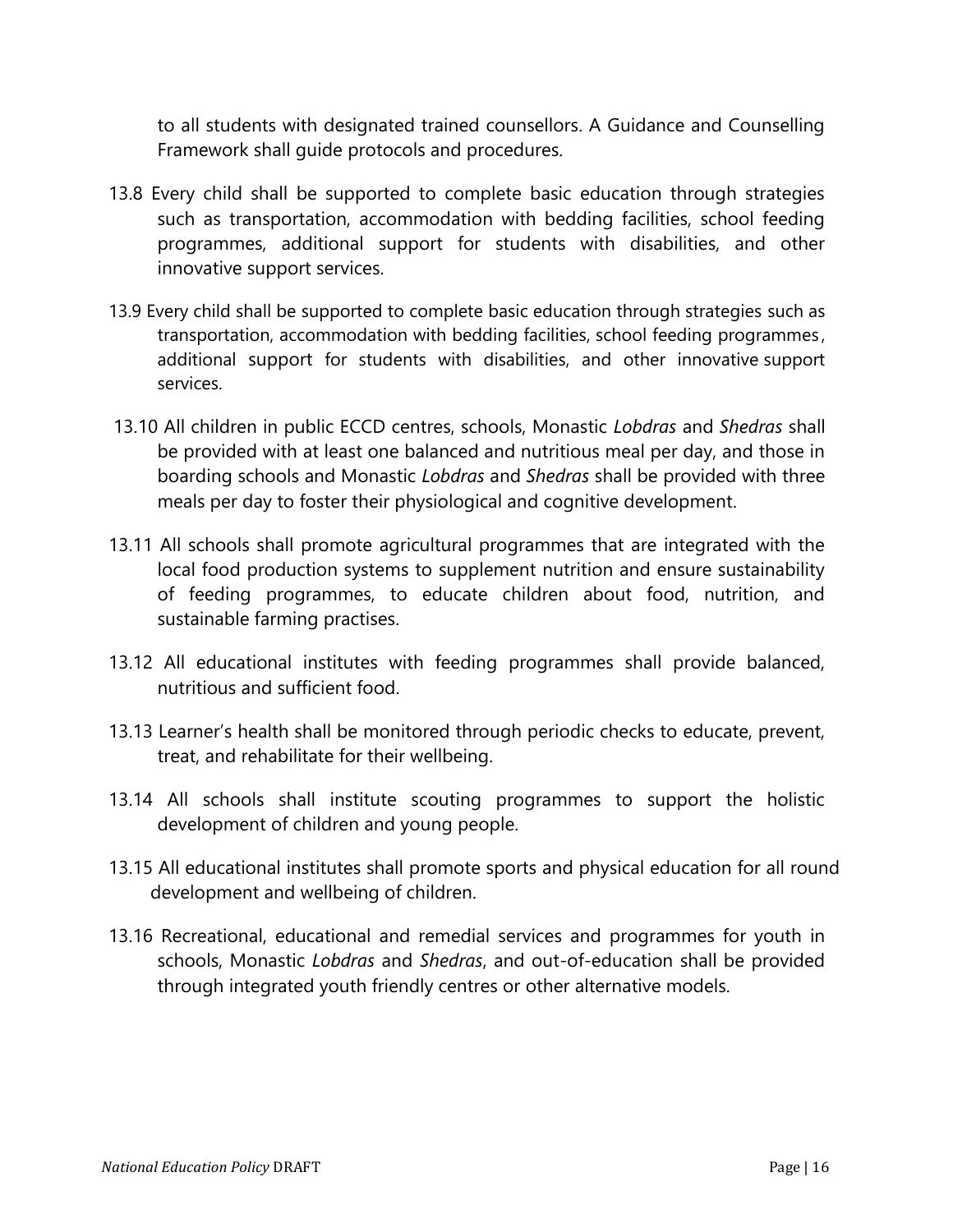#### <span id="page-18-0"></span>**14. Human Resources**

Educational personnel are critical in realising educational goals and national aspirations. Adequate, competent human resources, staff with the right aptitude and attitude, and right supply of critical human resources are pre-requisites for an effective and efficient education system. Hence, it is imperative that all educational institutes are adequately staffed with competent and well-motivated personnel. In addition to the following overarching policies, the Teacher Human Resource Policy 2014 and amendments thereof shall also guide the educational professionals within the Ministry of Education.

- 14.1 Opportunities shall be created to encourage competent high calibre graduates with the right aptitude and strong commitment to education, from diverse backgrounds, to undertake pre-service courses in education.
- 14.2 A competitive selection process shall be put in place to facilitate the recruitment of competent candidates to all educational institutes with the right aptitude and strong commitment to education.
- 14.3 Education professionals, either national or international, highly specialized in fields where their service is required, shall be employed to meet critical human resource needs.
- 14.4 Incentives and rewards shall be put in place in order to facilitate enhanced performance and retain effective teachers in classrooms.
- 14.5 The Ministry of Education shall provide incentives to attract and retain education personnel to remote locations, high altitudes, and boarding schools.
- 14.6 Clear career pathways, advancement opportunities, specialization choices, and entry and exit requirements shall be provided for educational personnel.
- 14.7 Efficient deployment systems shall be put in place to ensure all educational institutes are adequately staffed with appropriately trained and competent personnel.
- 14.8 Sufficient additional professionals shall be made available to provide effective and inclusive special education services.
- 14.9 Education personnel shall receive adequate, relevant, and regular professional development.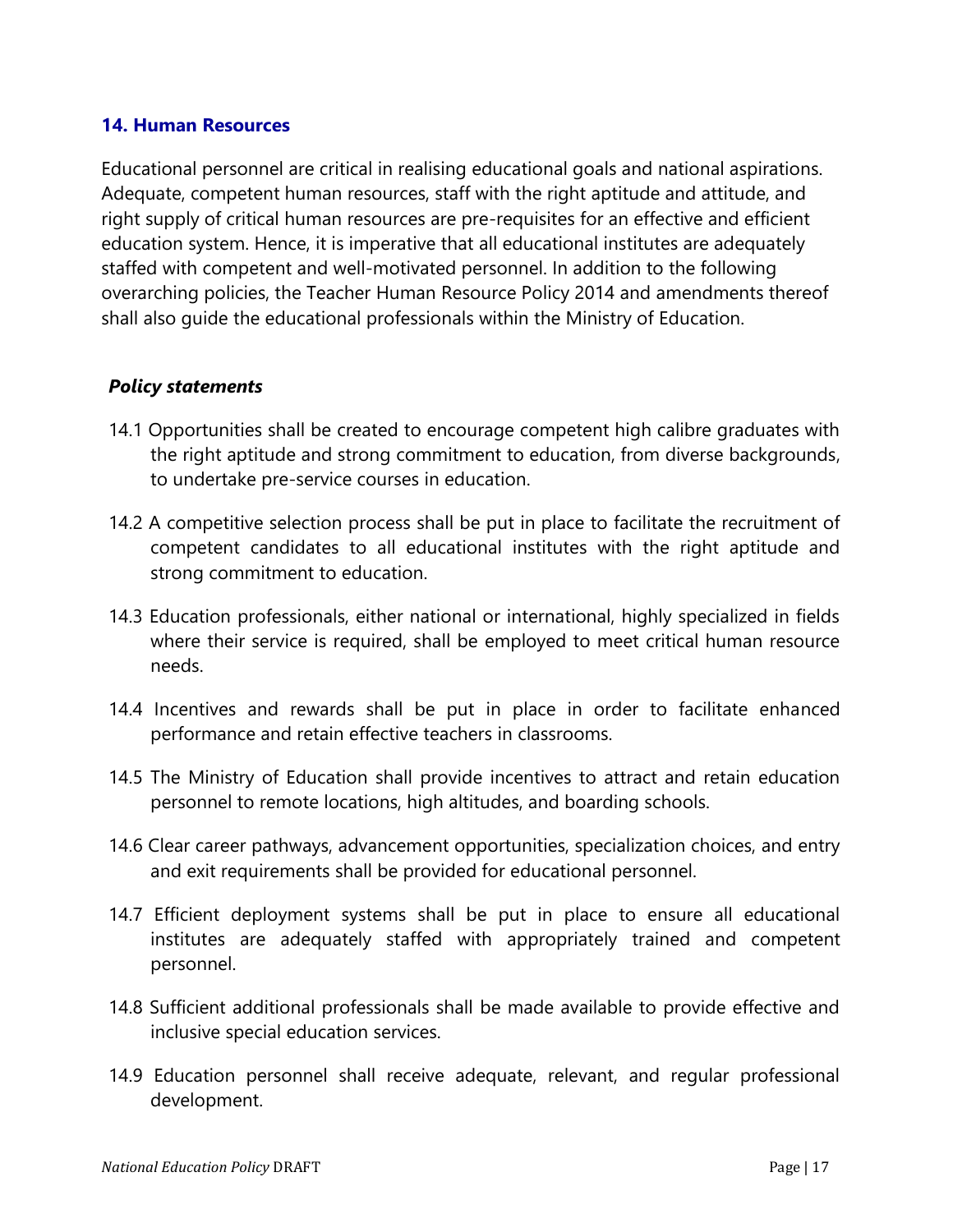- 14.10 Professional development shall be based on national priorities and emerging needs through coordinated resource sharing.
- 14.11 Opportunities, programmes and support systems shall be put in place to continually develop and enhance educational leadership capacity, including programs and initiatives that focus on supporting, developing and enhancing women leaders, leaders with disabilities, and leaders from diverse socioeconomic and cultural backgrounds.
- 14.12 Mechanisms shall be developed to respond to emerging circumstances such as professional development, transfers or resignation to maintain continuity of student learning and instructional hours.
- 14.13 A performance-based management system shall be instituted in order to maintain and enhance quality performance.
- 14.14 An autonomous governing body under the Ministry shall be created and maintained to regulate the teaching profession and promote professional standards through functions such as, certifications, registration, and licensing.
- 14.15 The relevant regulatory body shall develop and periodically review standards for education personnel and code of conduct to ensure professionalism of all education personnel.
- 14.16 All teachers shall refrain from providing private tuition. Schools shall provide inschool support for those students who require learning support.
- 14.17 Support systems and mechanisms shall be put in place for education personnel's wellbeing and overall welfare, morale and motivation.
- 14.18 The maximum number of classroom contact hours for full-time teachers in a week shall range from 18 to 22, pro-rata for part-time teachers. The maximum shall depend on school circumstance and location. The details shall be articulated in a teacher workload guidelines.
- 14.19 Teacher workload guidelines shall be maintained and regularly reviewed to enable effective instructional delivery. The guidelines shall include number of subjects a teacher shall teach, classroom contact hours, and a teachers' scope of responsibilities.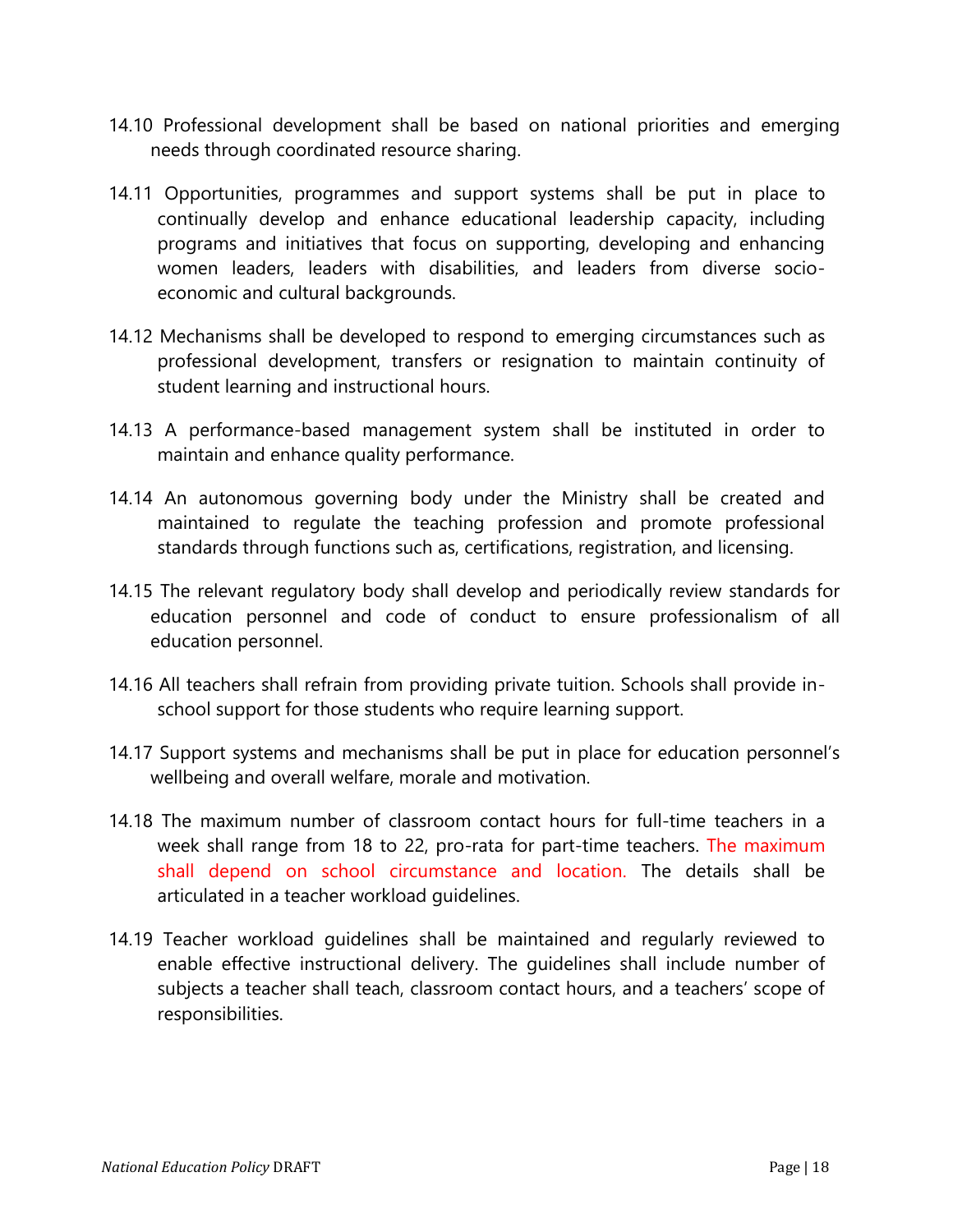# <span id="page-20-0"></span>**15. Financing Education**

As mandated by the Constitution of the Kingdom of Bhutan, Article-9, Section-16, "the State shall endeavour to provide free basic education up to tenth standard to all school going age children", the Ministry shall ensure that all children have access to quality and inclusive education through necessary provisions. Also, to ensure sustainability of education, it is important to formulate a state funding mechanism to sustain the achievements made in terms of access and to realize the goal of providing quality education.

### *Policy statements*

- 15.1 The government shall ensure adequate funding allocation to education in order that appropriate levels of resourcing can be made available to provide equitable access to quality and inclusive education for all. An international benchmark shall be maintained, which is at least 7.1% of Gross Domestic Product and/or 23% of the national budget outlay for education.
- 15.2 A financing model shall be applied that enables effective and equitable distribution of resources within the education sector. The model will consider an optimum and differential allocationof funding for different models and levels of educational institutes, geographic location of educational institutes, socioeconomically disadvantaged educational communities, and educational institutes with students who have special educational needs.
- 15.3 Resource allocation will consider education policy priorities such as early childhood care and development, primary education, inclusive education, gender, special educational needs, schools in diverse geographic locations, schools that service socio-economically disadvantaged communities, emergency contingency funding, tertiary education, research and development.
- 15.4 To achieve greater efficiency, accountability and transparency in the system, financial and human resources decentralization shall be enhanced at all levels of education administration and management. Guidelines to this effect shall be regulated by the Ministry.

### <span id="page-20-1"></span>**16. Educational Administration and Governance**

To enhance and ensure efficiency in service delivery and also to support the Ministry and agencies in managing programmes, projects, and services, it is important that a clear set of policy guidelines are laid down at each level of service delivery.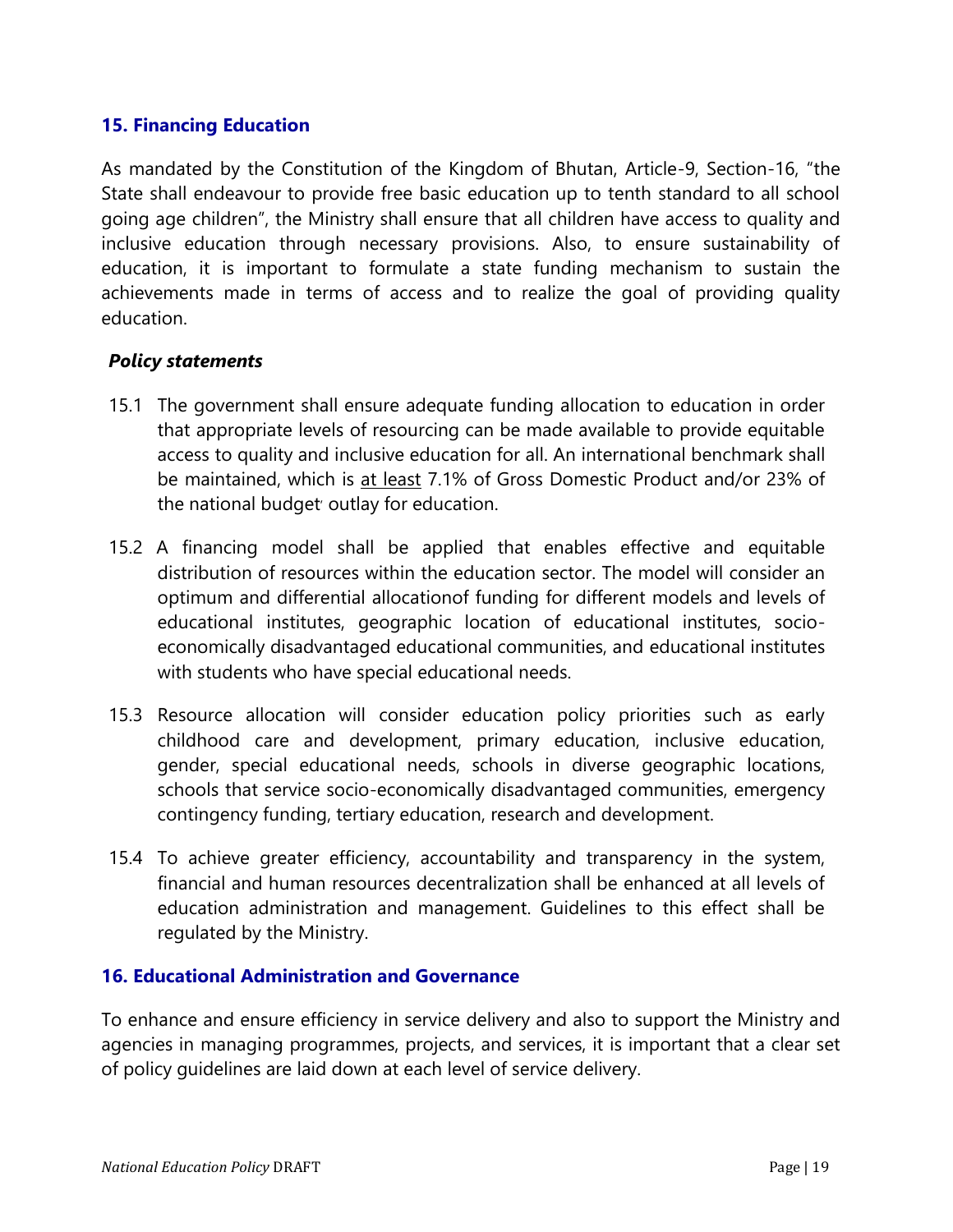### *Policy statements*

#### **16.1 The Ministry of Education shall:**

- 16.1.1Provide the overall policy guidelines for development of education in the country;
- 16.1.2 Facilitate effective coordination and collaboration within the Ministry, with other agencies, local governments and schools for the development and implementation of educational policies, plans, services; and
- 16.1.3 Review its structure and mandates from time to time to enhance its efficiency and service delivery.
- **16.2 The agency (ies) for Technical and Vocational Education and Training shall:**
- 16.2.1Provide the overall policy guidelines for the provision of Technical and Vocational Education and Training in the country;
- 16.2.2Facilitate effective coordination and collaboration within the Ministry of Labour and Human Resources, with other agencies, local governments and TTIs for the development and implementation of educational policies and plans; and
- 16.2.3Review its structure and mandates from time to time to enhance its efficiency and service delivery.

# **16.3 The independent professional bodies responsible for the development of school curriculum and standardized assessment and examinations shall:**

- 16.3.1 Provide the overall frameworks and guidelines for the development and implementation of curriculum, assessment and standardised examinations in the country;
- 16.3.2 Develop teaching, learning and assessment resources for schools, teachers and students;
- 16.3.3 Conduct research into effective curriculum, pedagogy and assessment design and practices;
- 16.3.4 Develop and implement initial professional development programs as part of the roll-out of new or revised curriculum and standardised assessment and examinations;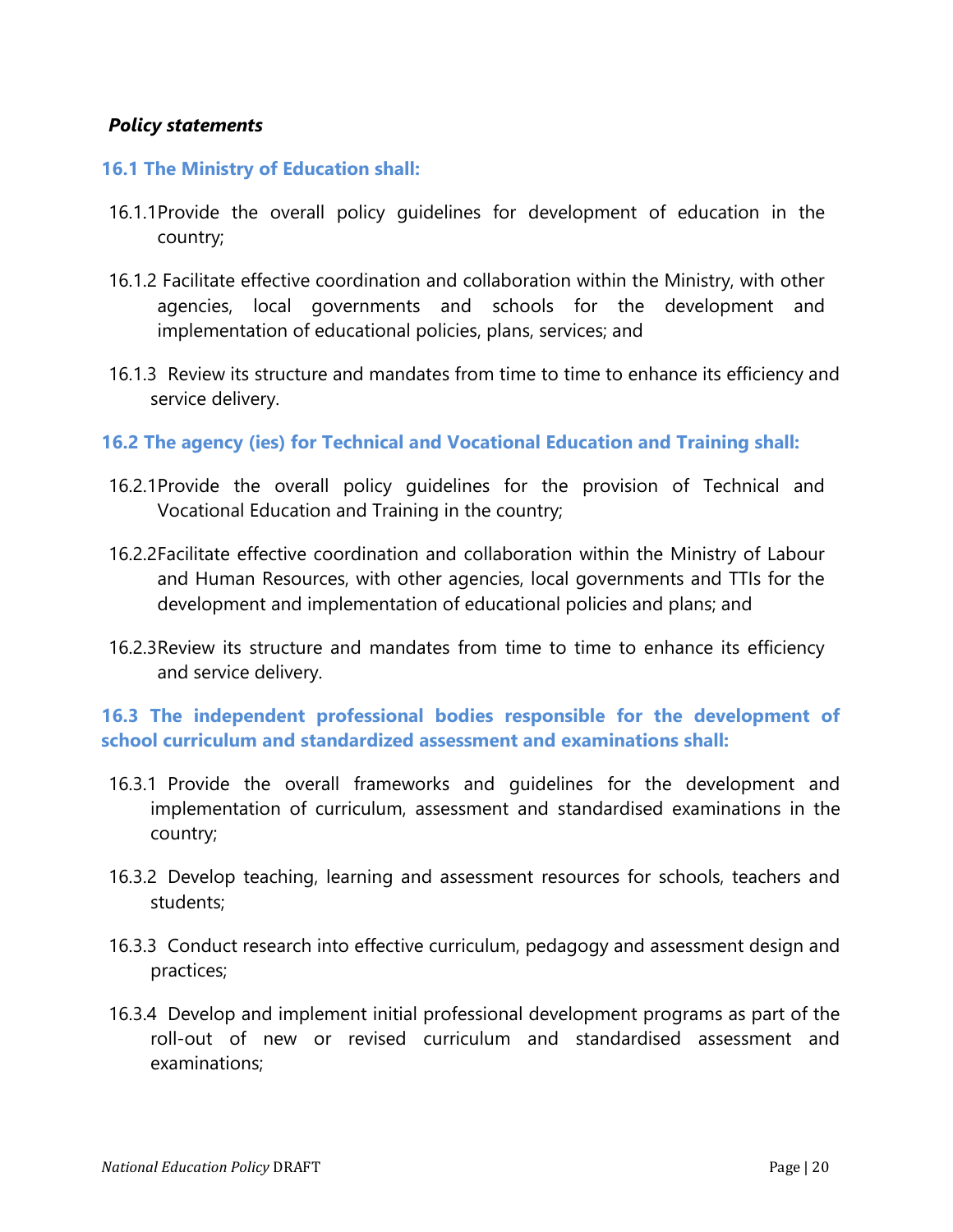- 16.3.5 Consult and collaborate with relevant agencies on matters that influence their core business; and
- 16.3.6 Review its structure and mandates from time to time to enhance its efficiency and service delivery.

#### **16.4 Universities shall:**

- 16.4.1 Facilitate effective coordination and collaboration with the Ministry of Education or other central agencies, local governments and TEIs for the development and implementation of educational policies, plans, services; and
- 16.4.2 Review their structure and mandates from time to time to enhance their efficiency and service delivery.

### **16.5** *Zhung Dratshang/Dratshang Lhentshog* **shall:**

- 16.5.1 Facilitate effective coordination and collaboration within Monastic *Lobdras* and *Shedras,* with the Ministry of Education, other agencies, and local governments for the development and implementation of educational policies, plans, and services;
- 16.5.2 Review its structure and mandates from time to time to enhance its efficiency and service delivery;
- 16.5.3 Ensure that the quality and performance of the Monastic *Lobdras* and *Shedras* are maintained through regular monitoring;
- 16.5.4 Ensure systematic planning and budgeting for Monastic *Lobdras* and *Shedras* and programmes; and
- 16.5.5 Coordinate and report educational data to the Ministry periodically.

#### **16.6 Dzongkhags/Thromdes shall:**

- 16.6.1 Support and facilitate coordination, collaboration, and implementation of educational plans, programmes and services;
- 16.6.2 Ensure systematic planning and budgeting for their respective ECCD centres, schools, and NFE centres and programmes;
- 16.6.3 Ensure that the quality and performance of ECCD centres, schools, and NFE centres are maintained through regular monitoring;
- 16.6.4 Coordinate and report educational data to the Ministry periodically; and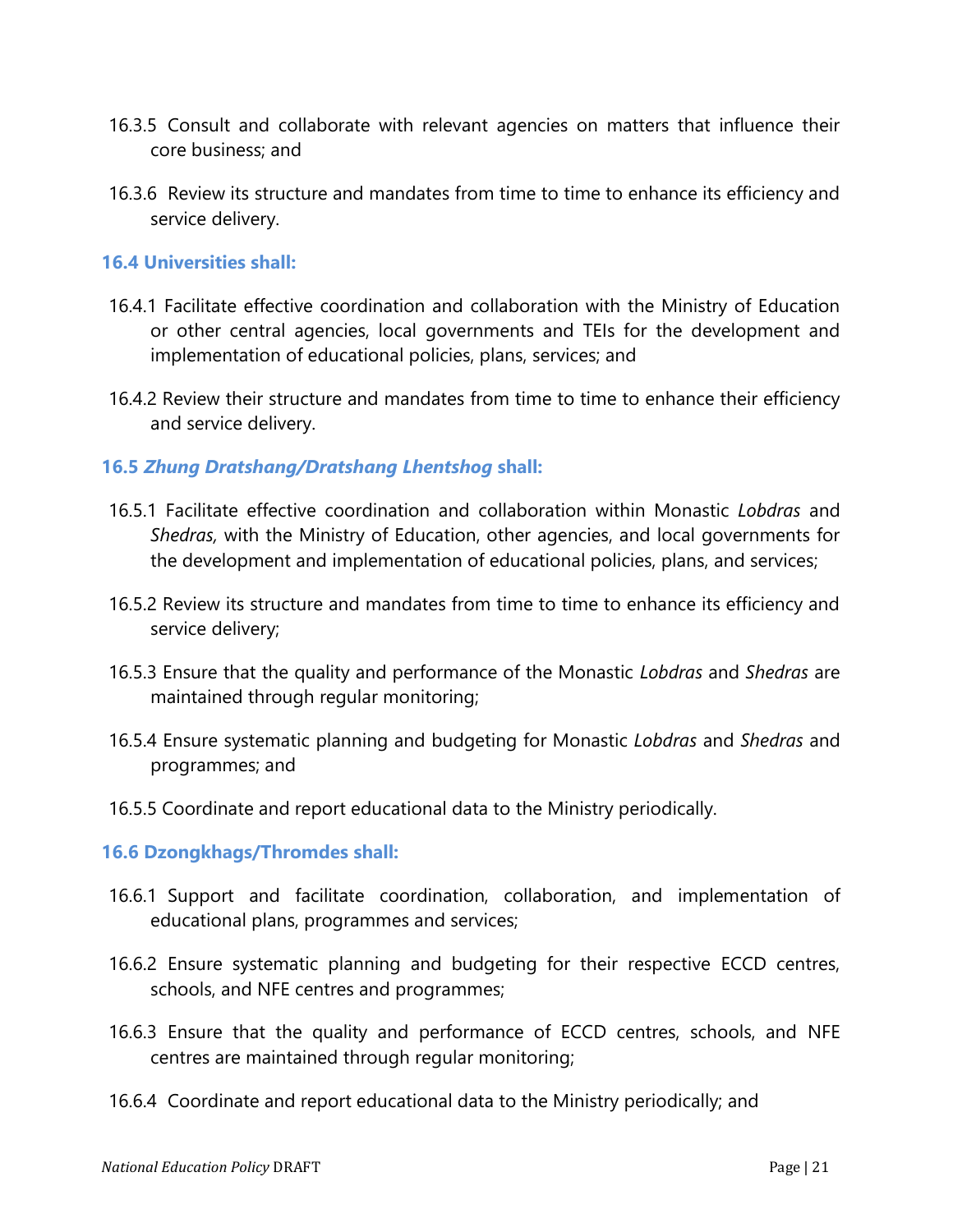16.6.5 Have a special educational needs resource team to support schools to be inclusive and to provide special education services.

# **16.7 TEIs/ Schools/ECCDs/NFE Centres/ Monastic** *Lobdras* **and** *Shedras* **shall:**

- 16.7.1 Deliver quality and inclusive educational programmes and towards this, assess their own performance on a regular basis and develop and implement their improvement plans;
- 16.7.2 Engage community through consultation on current policy issues, soliciting opinions, views and feedback to strengthen the delivery of educational services;
- 16.7.3 Schools shall engage the community through school management boards, parent teacher meetings/associations, parenting education awareness programme, alumni associations and community services; and
- 16.7.4 Maintain and update records of students, staff, and facilities in education management and information system on annual basis.

### <span id="page-23-0"></span>**17. Implementation, Monitoring & Evaluation**

The effectiveness of policy lies in its successful implementation, monitoring and appropriate changes and improvements as they are identified. To this end, clear processes, governance arrangements and timelines for implementation, monitoring and evaluation are required.

- 17.1 The Ministry of Education in collaboration with key stakeholders shall develop an implementation plan to achieve the policy goals and objectives.
- 17.2 The Ministry of Education shall carry out a periodic monitoring of the implementation plan.
- 17.3 Evaluation of the policy shall be conducted by an external agency after five years and at regular intervals thereafter.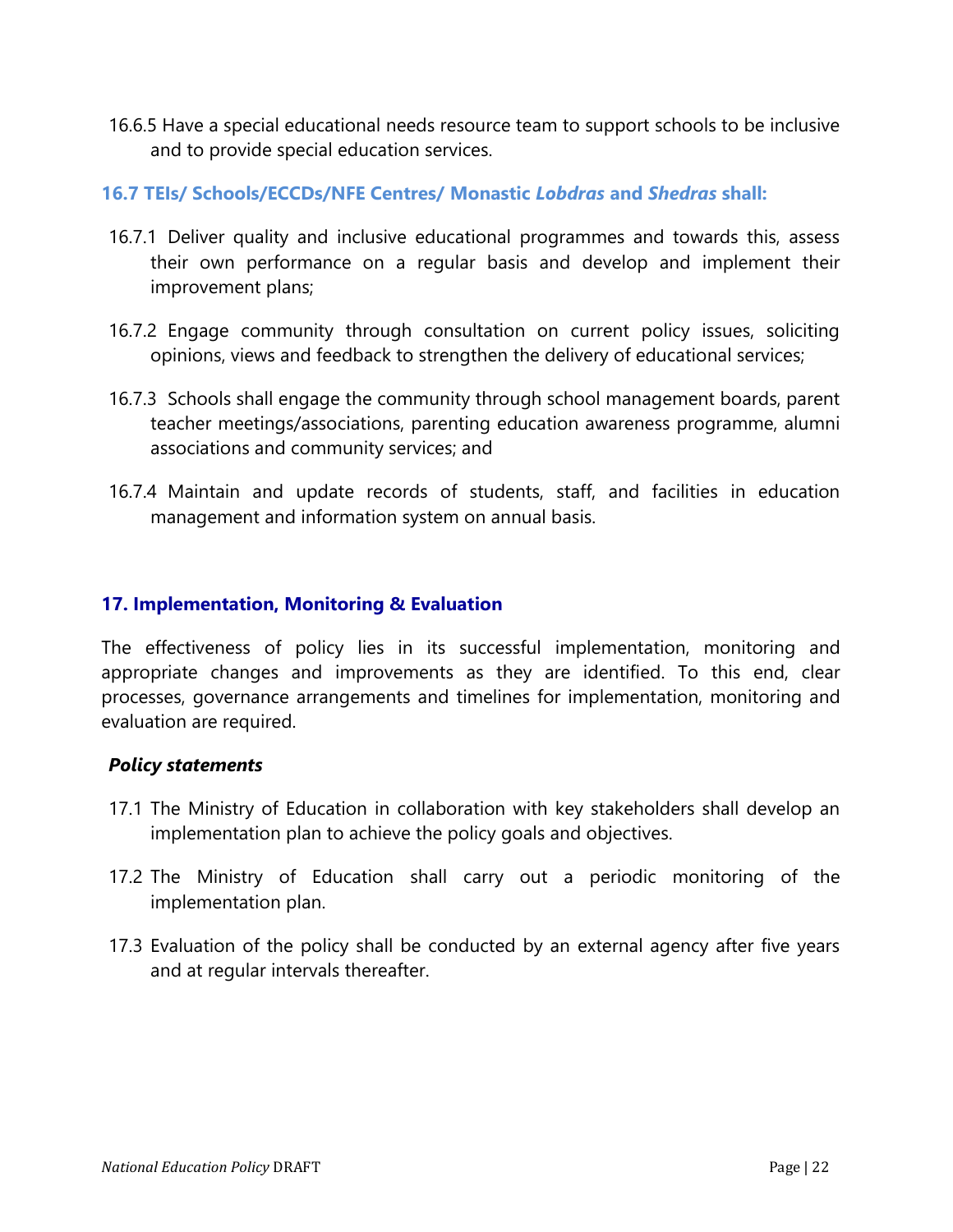## <span id="page-24-0"></span>**18. Glossary**

- 1. **Academic calendar**: The schedule of events occurring in the academic year; that includes term times, assessment and examination dates.
- 2. **Academic year**: The customary annual period of instruction at an educational institute. In Bhutan this is the period from February till December each calendar year.
- 3. **Access Scheme**: Additional merit for a student to overcome long-term educational disadvantage experienced due to circumstances outside their control.
- 4. **Accreditation**: The process of self-study and external review for quality assurance, accountability and for quality improvement of education institutions. It is an assurance that a program or institution meets established quality standards.
- 5. **Assessment**: Evaluation of a student's progress in learning and their achievements or performance.
- 6. **Behaviour management**: Approaches and strategies that facilitate fostering positive behaviour, and build a positive social and physical environment for learners. Behaviour management can adopt a whole school approach, or other forms.
- 7. *Chhoedey Lhentshog*: Religious foundations established as non-profit organization
- 8. **Community Learning Centre**: A local educational institution outside the formal education system, usually set up and manage local people to provide various learning opportunities in the fields of livelihood skills program, life skills, and literacy.
- 9. **Continuing education**: An instructional program that facilitates adult learners to update their knowledge and skills in a particular area.
- 10. **Curriculum**: A planned integrated course of academic studies for schools and monastic *Lobdras* and *Shedras*
- 11. **Disabilities**: Social position resulting from the interaction between persons with impairments and attitudinal and environmental barriers that hinder their full and effective participation in society on an equal basis with others.
- 12. *Dratshang Lhentshog*: The Commission for the Monastic Affairs of Bhutan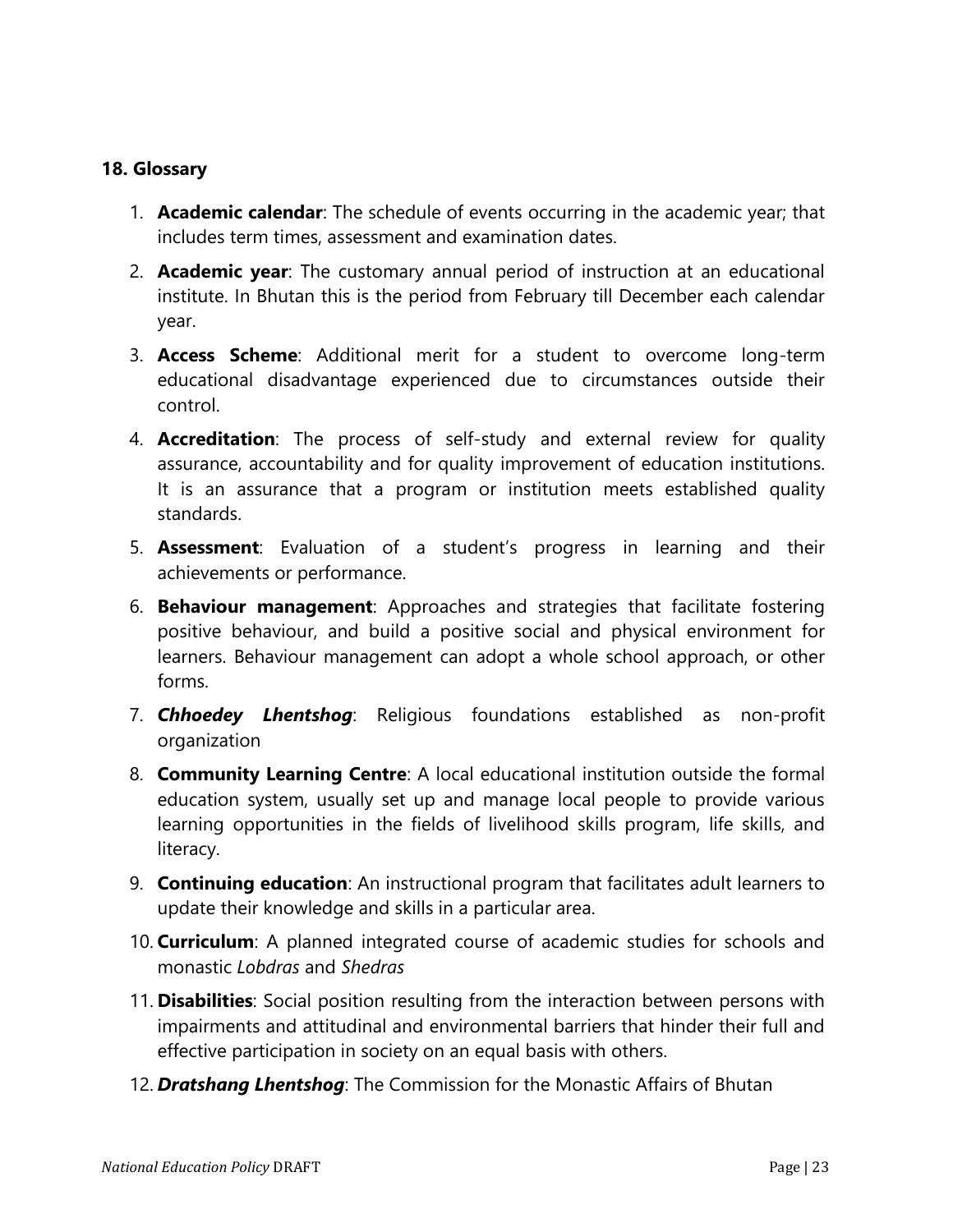- 13. **Education personnel**: Those staff who work in education institutes such as Lams, Lopens, Professors, Lecturers, Instructors, School Guidance and Counsellors, District Education Officers, Thromde Education Officers, Librarians, Lab assistants, Administrative Assistants, Washer man, Warden, Matron, Care givers, Early Childhood Care and Development facilitators, Store Assistants, Drivers, Cooks.
- 14. **Education**: Any form of teaching and learning, including through an educational institute, both formal and non-formal.
- 15. **Educational institutes**: Places of learning that offer structured educational courses and/or programs and attended by learners. It refers to all places of learning from early childhood to adult.
- 16. **Educational professionals**: Inclusive of the following education personnel: Principals, Vice Principals, teachers District Education Officers, Thromde Education Officers, Curriculum Officers, Education Monitoring Officers, Counsellors in schools and the Ministry of Education
- 17. **Examination**: A formal test of a person's knowledge or competency in a subject or skill.
- 18. **Fee**: an amount of money charged for educational tuition or related educational activity
- 19. **Formal education**: Certified education services provided by educational institutes.
- 20. **Formative assessment**: An ongoing process of gathering and interpreting evidence of student learning through formal and informal procedures, conducted by teachers during the teaching and learning process in order to monitor learning progress in student learning. Formative assessment is often used to guide teachers to modify teaching strategies, or learning activities to enhance students' learning and achievement. It may also be used to prepare students for summative assessment.
- 21. *Geden Tsugla Dutshog*: Monastic Education Council of Bhutan
- 22. **Inclusive education**: The process of valuing, accepting and supporting diversity in schools and ensuring that every child has equal opportunity to learn.
- 23. **Learner friendly**: Educational institutes and learning environment that are conducive to learning, aesthetically appealing and welcoming, which ensure safe and supportive school enrolment regardless of their background or ability. Learners have equal opportunities to enter the educational institutes and to participate in learning inside and outside the classroom.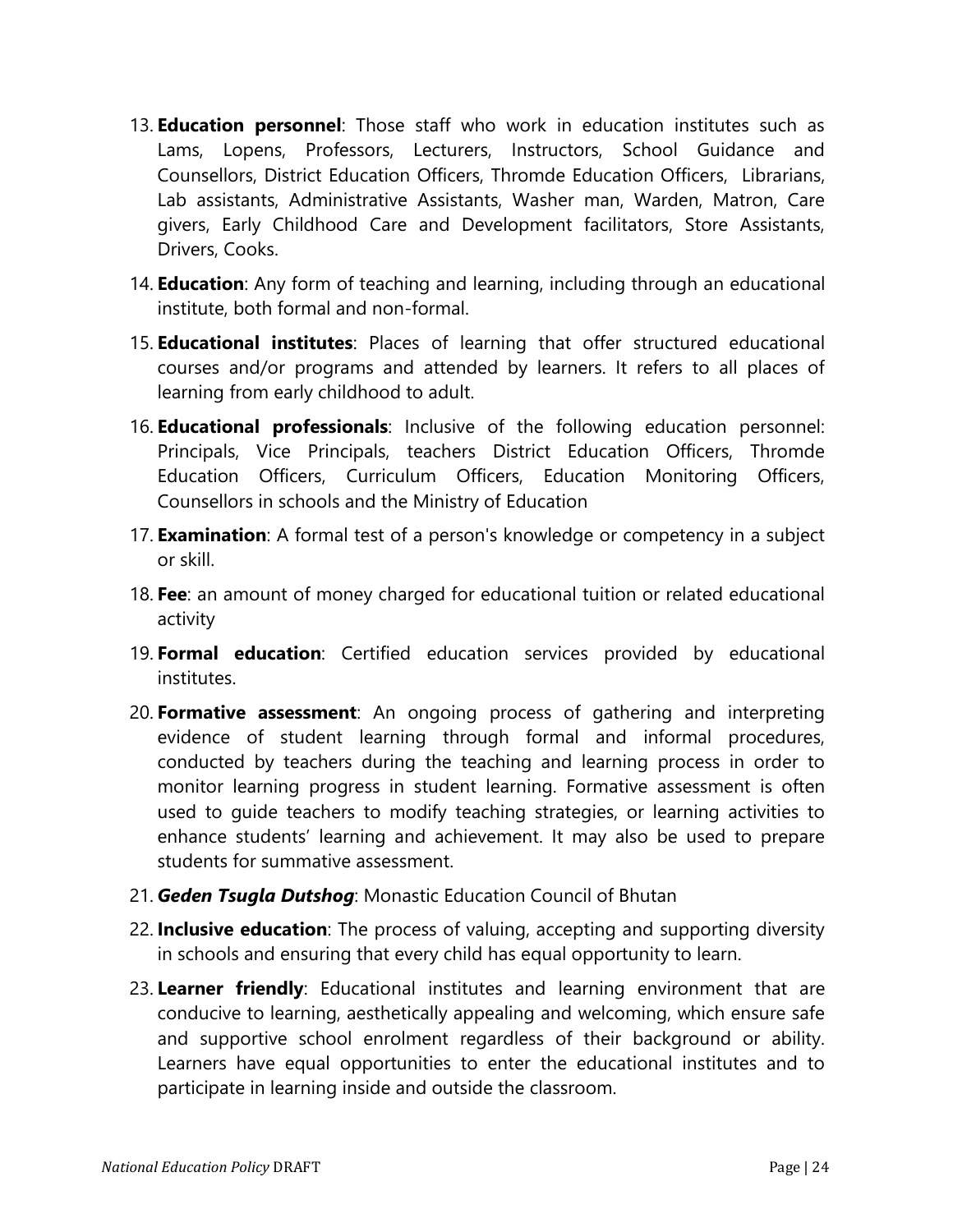- 24. **Learning standards**: Statements that define of what students are expected to know and be able to do at the end of each stage. Sometimes, it is referred to as bench mark
- 25. *Lobdra*: Monastic school where students/ Monks are taught general subjects with more emphasis on the art and skills development on conduct of rituals, mask dances, etc.
- 26. **Merit**: Taking into consideration of the recognised situational advantages and disadvantages based on an individual's performance and effort. It shall also consider students' economic circumstances, gender and/or special educational needs.
- 27. **Ministry**: The Ministry of Education.
- 28. **Monastic education**: The Buddhist traditional form of education
- 29. **National Curriculum Framework**: A document that provides a road map to what students are expected to learn and be able to perform at different key stages. As an overarching curriculum document, it guides the drafting of curriculum frameworks for different subjects.
- 30. **National Education Assessment**: It is the system of assessing the national standard of students' learning and performance in schools. Generally, a specific key stage is chosen and the test is administered, either nationwide or through random sampling.
- 31. **National examination system**: The set of protocols adopted and practiced during the conduct of national high stakes examinations at selected grades.
- 32. **Non-formal education**: Education that has tailored learning experiences to meet the learning needs of the population in a given community, generally targeting learners who did not go to school or could not continue studies.
- 33. **Principal**: The educator who has executive authority for a school.
- 34. **Priority**: Educational institutes that are given resourcing priority at a given point in time due to particular circumstances affecting the community (e.g. secondary schools in low socioeconomic communities).
- 35. **Professional development**: Structured, semi-structured and informal forms of education that enhance the knowledge and pedagogical skills of educational personnel with the aim of improving teaching and learning.
- 36. **Programme**: Provision of several related projects, activities or services designed to support educational goal, to educate, to promote, and build skills for learners.
- 37. **Quality assurance**: The systemic and systematic monitoring and evaluation of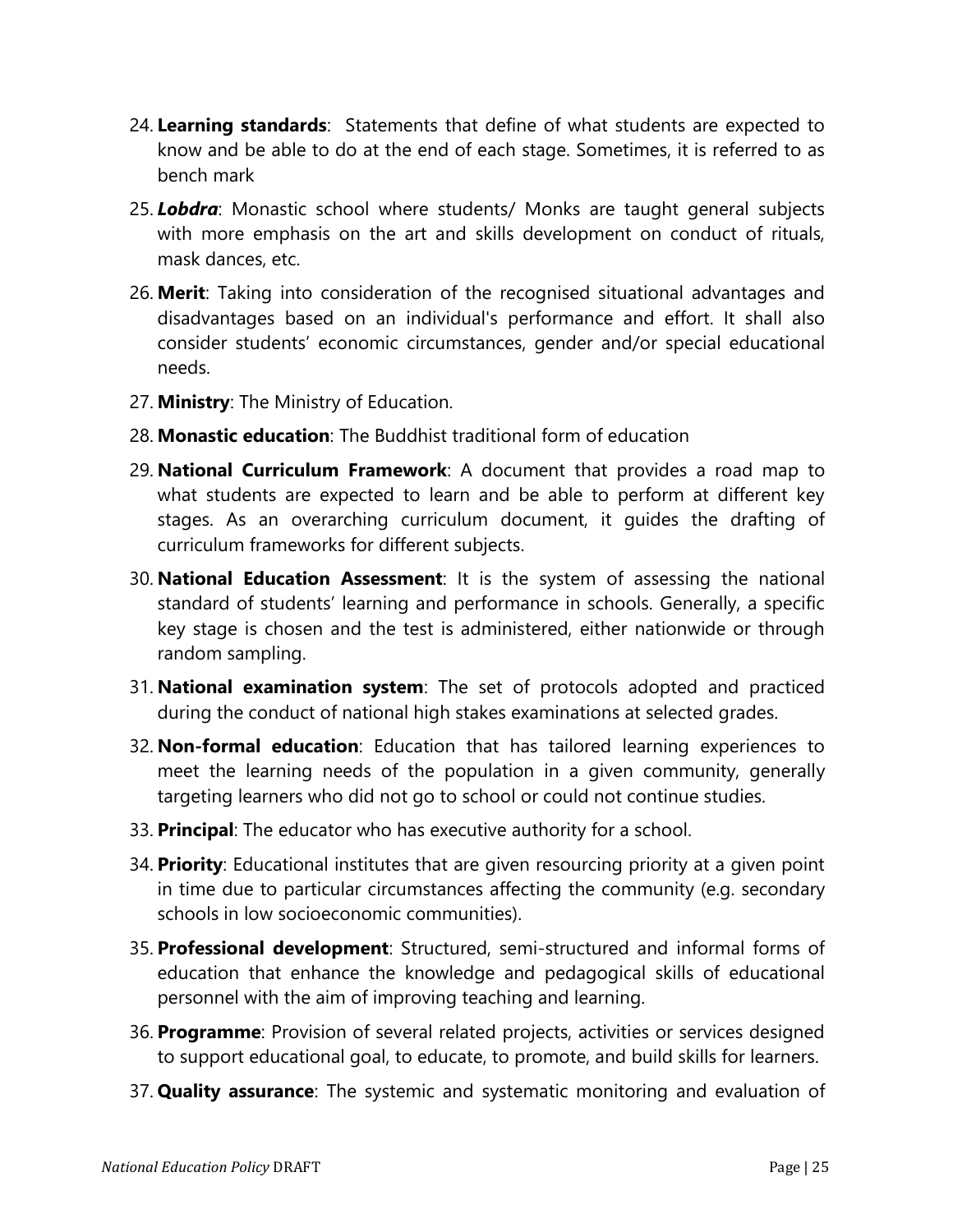service and program provision to assure the required standards are met, maintained and improved.

- 38. **Safe and supportive environment**: Educational environment that is childcentred, gender-sensitive, inclusive, community-involved, environmentally friendly, protective and intellectually, emotionally and spiritually healthy.
- 39. *Sampa-Semke*: Notion, thought, idea, or anything arising or dawning in the mind.
- 40. **School going age**: Ages six to sixteen years.
- 41. **Services**: An agency that performs a public service subject to government regulation. This includes youth, health, childcare and protection.
- 42. *Shedra*: Monastic institute where indepth-teaching learning takes with emphases on literature, language and research, etc.
- 43. **Special communities**: Communities that are accorded priority by the Royal Government of Bhutan, the Ministry of Education or the local government, due to particular unique circumstances of that community (e.g. remoteness, high altitude, populated by an ethnic minority).
- 44. **Special educational need**: A child or young person who has significant learning difficulty than most children, or young person of the same age, or has disability, which prevents or hinders from making use of facilities of a kind, provided for others of the same age in mainstream educational institutes.
- 45. **Standard physical facilities:** Standard infrastructure in an educational institute which shall include classrooms, appropriate furniture and teaching and learning equipment, learning support facilities such as libraries and counselling rooms, administrative facilities, water and sanitation facilities, games and sports facilities and equipment, as issued by the Ministry of Education or relevant agencies.
- 46. **Standardized holistic school level assessment**: A set of tools developed to measure holistic development and progress of a student in the school
- 47. **Summative assessment**: Assessment that measures student's achievement at the end of a period of learning. It is used to communicate information on student achievement to students, teachers, parents and guardians, and others.
- 48. **Tertiary Education Institutes (TEIs)**: Educational institutes offering specialised tertiary courses affiliated to a university in Bhutan.
- 49. **Tertiary education**: formal and structured education courses, usually offered by a university, culminating in the awarding of a degree or higher degree.
- 50. *Tha-Dam-Tshig Ley Gyu-Drey*: Sublime values of solemn devotion and trust